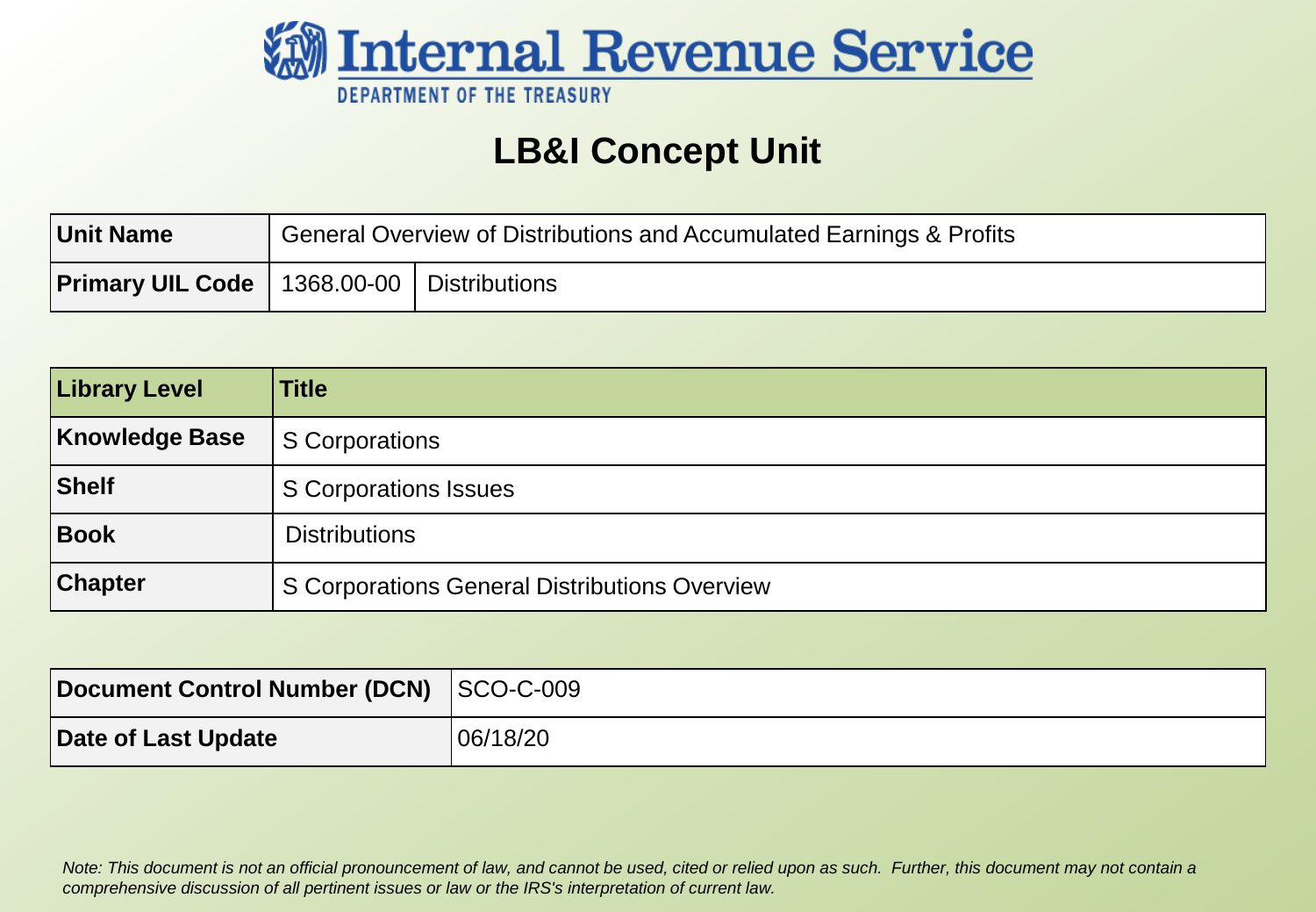#### **Table of Contents**

*(View this PowerPoint in "Presentation View" to click on the links below)* 

<span id="page-1-0"></span>**[General Overview](#page-2-0)** 

 **[Facts of Concept](#page-4-0)** 

 **[Detailed Explanation of the Concept](#page-5-0)** 

 **[Examples of the Concept](#page-20-0)** 

 **[Index of Referenced Resources](#page-23-0)** 

**[Training and Additional Resources](#page-25-0)** 

 **[Glossary of Terms and Acronyms](#page-26-0)** 

 **[Index of Related Practice Units](#page-27-0)**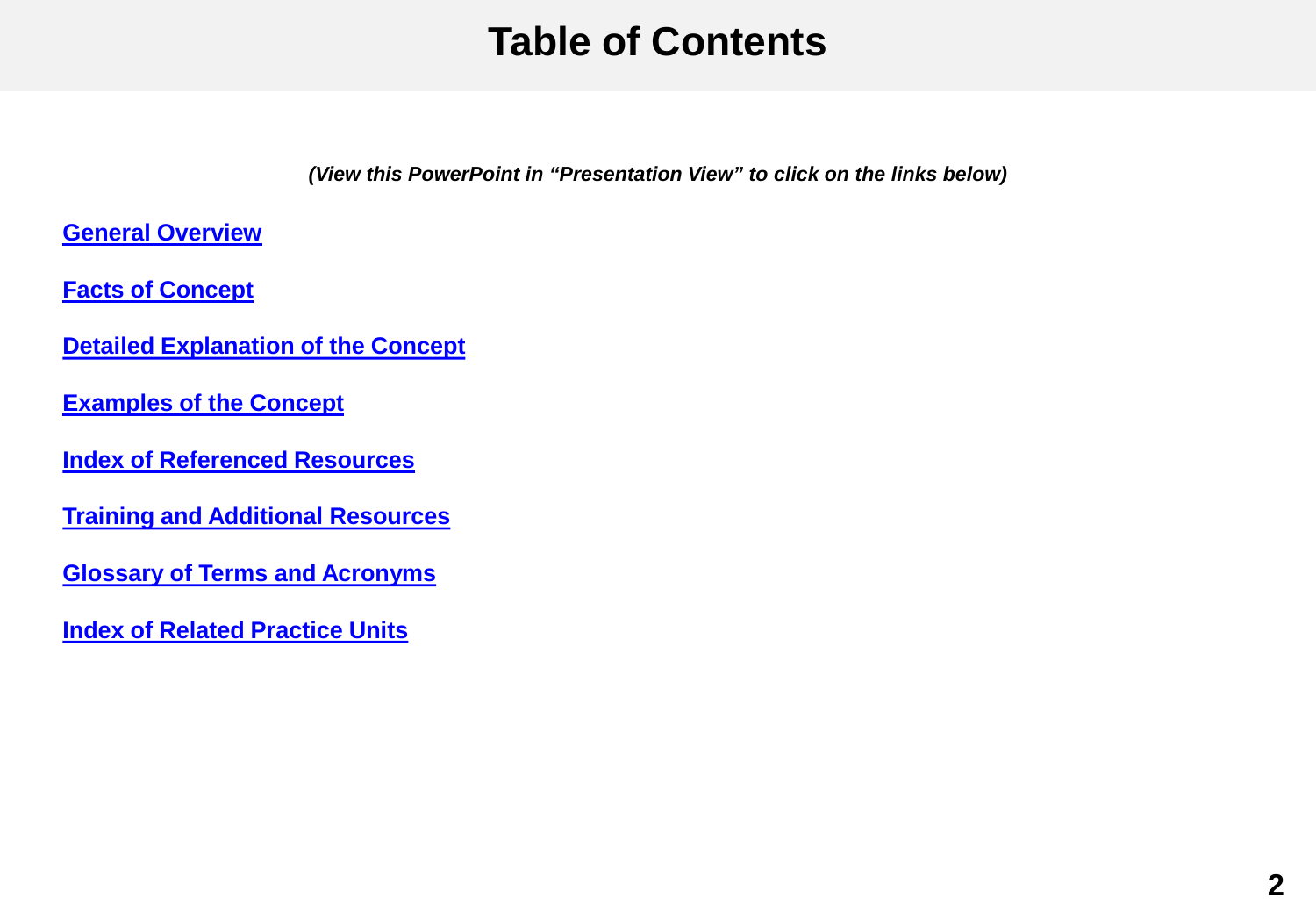#### **General Overview**

#### <span id="page-2-0"></span>**General Overview of Distributions and Accumulated Earnings & Profits**

The Practice Units on distributions highlight the audit steps that identify a variety of S corporation distribution issues and assist you in computing the taxability of such distributions to the shareholder(s).

 information on potential examination issues, based on specific facts. The other three practice units addressing distributions from S This practice unit provides you with an overview of distributions. It also guides you to other practice units with more detailed corporations are:

- *Property Distribution Practice Unit*
- *Distributions With Accumulated Earnings & Profits Practice Unit*
- *Taxability of Distributions Not From Accumulated Earnings & Profits Practice Unit*



One of the main reasons to elect S corporation status is to avoid two levels of taxation. A C corporation is subject to tax at both the corporate level and again at the shareholder level when the corporation distributes its earnings to its shareholders. But an S corporation is, in most cases, taxed only at the shareholder level. Subchapter S has special rules for distributions that preserve this single-level taxation regime while accounting for any subchapter C history the corporation may have.

An S corporation can distribute to its shareholders either cash or property, each with its own tax treatment.

S corporation distributions are covered primarily by IRC 1368. Specifically, IRC 1368(b) provides rules for distributions from corporations that have no accumulated earnings and profits (AE&P), while IRC 1368(c) provides rules for distributions from S corporations that have AE&P. Thus, whether an S corporation has any C corporation AE&P affects the determination of the taxability of the distributions.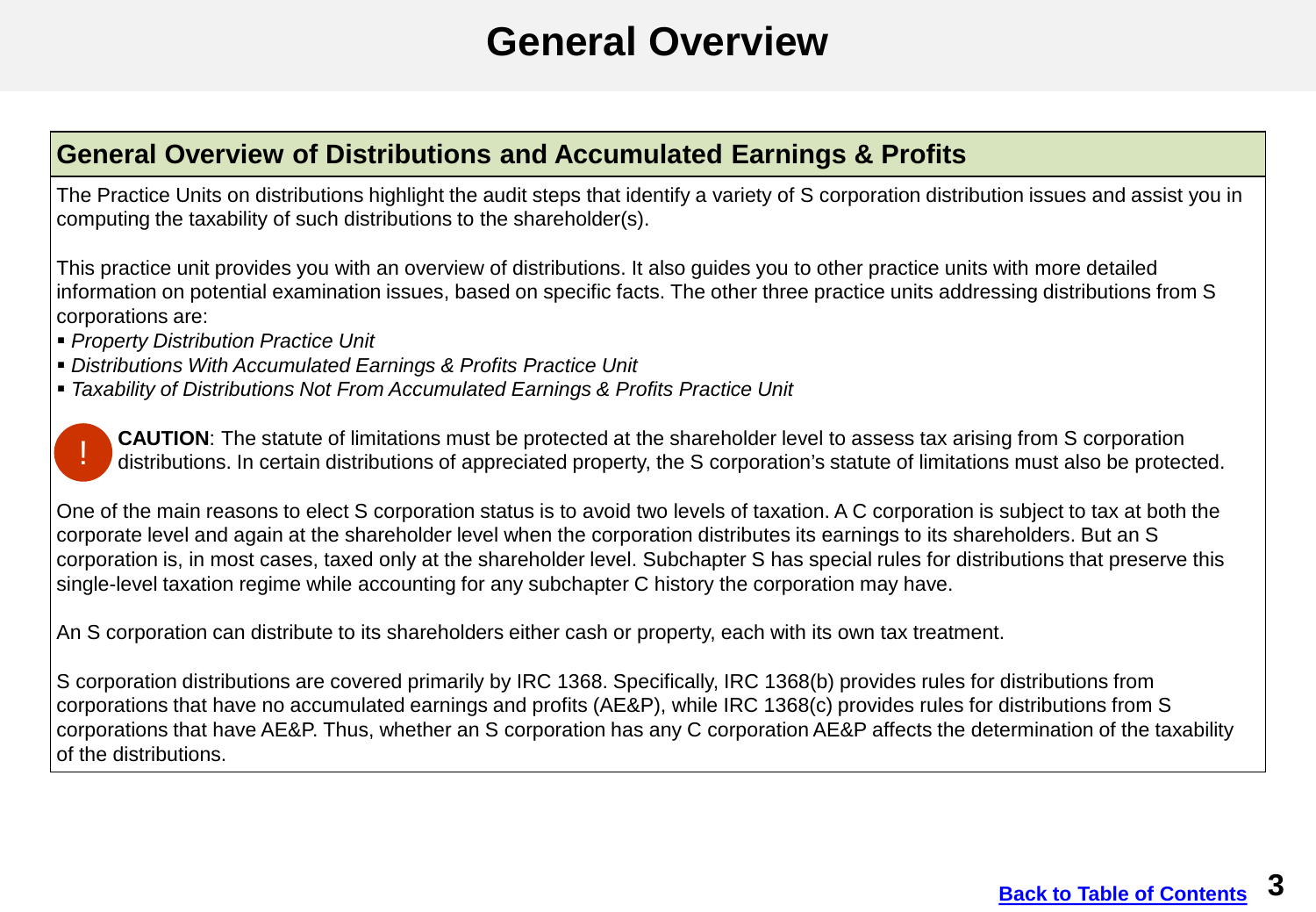### **General Overview (cont'd)**

#### **General Overview of Distributions and Accumulated Earnings & Profits**

There are five items to consider when examining S corporation distributions:

- Determine the S corporation's corrected items of income, loss and deduction;
- Compute the amount of S corporation distributions;
- Determine the S corporation's source of distributions;
- Determine the S corporation's amount of AE&P, if any; and
- Determine the amount of the shareholder's stock basis.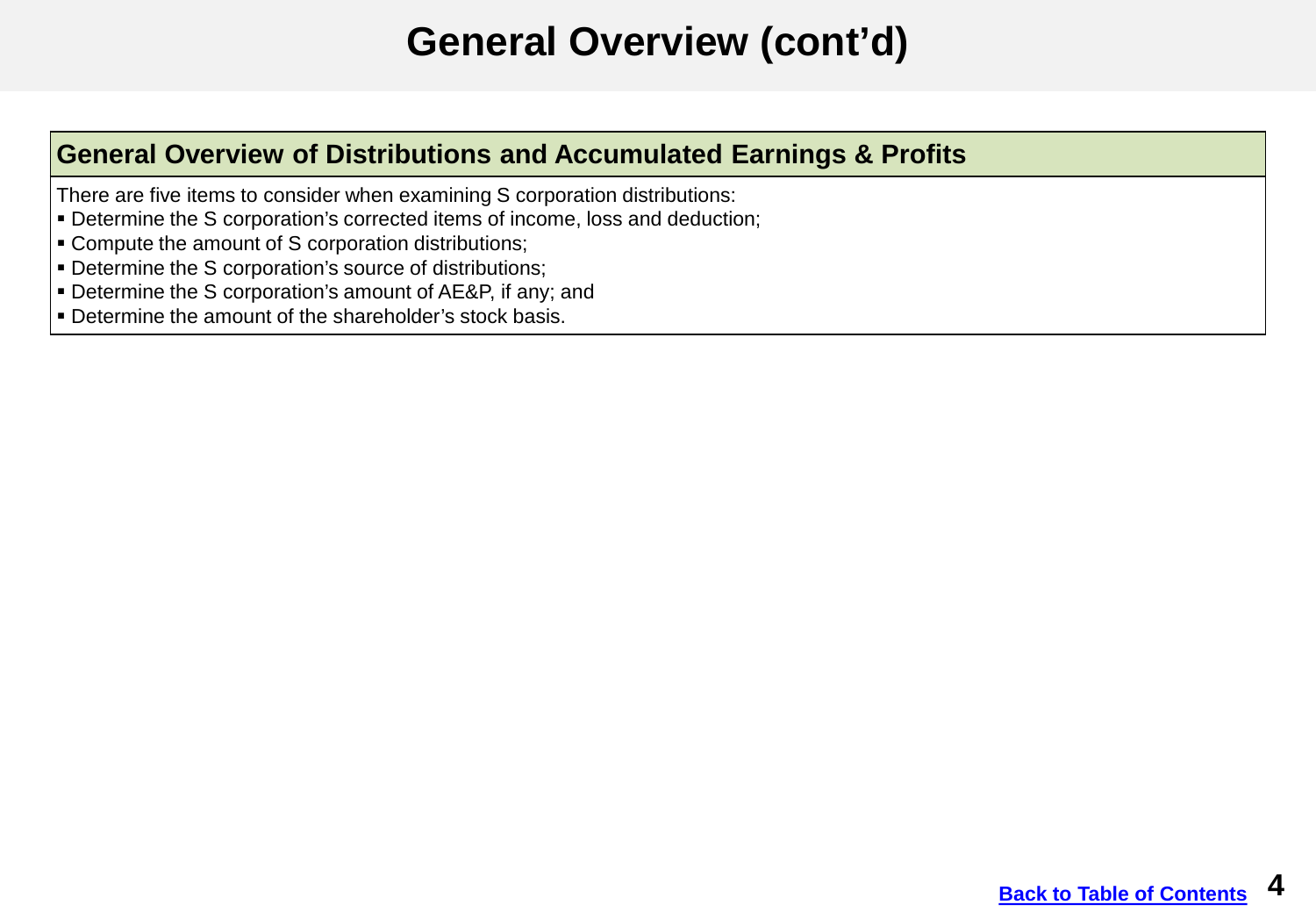#### **Facts of Concept**

<span id="page-4-0"></span>

| General Overview of Distributions and Accumulated Earnings & Profits                                                                                                                                                 |  |  |
|----------------------------------------------------------------------------------------------------------------------------------------------------------------------------------------------------------------------|--|--|
| <b>Facts of Concept</b>                                                                                                                                                                                              |  |  |
| Review the S corporation's return for the following facts:                                                                                                                                                           |  |  |
| • Form 1120S, Page 1, Box A – S Election Effective Date                                                                                                                                                              |  |  |
| Form 1120S, Page 1, Box $E -$ Date Incorporated                                                                                                                                                                      |  |  |
| Form 1120S, Schedule B, line 8 – Net Unrealized Built-In Gain Amount                                                                                                                                                 |  |  |
| • Form 1120S, Schedule K, line 16d (and attached statement if required) – Distributions                                                                                                                              |  |  |
| Form 1120S, Schedule K, line 17c – Dividend Distributions Paid from AE&P                                                                                                                                             |  |  |
| Form 1120S, Schedule L, line 7(b) and (d) – Loans to Shareholders                                                                                                                                                    |  |  |
| Form 1120S, Schedule L, lines 22(b) and (d) – Capital Stock                                                                                                                                                          |  |  |
| Form 1120S, Schedule L, lines 23(b) and (d) – Additional Paid-in Capital                                                                                                                                             |  |  |
| Form 1120S, Schedule L, line 24(b) and (d) – Retained Earnings                                                                                                                                                       |  |  |
| Form 1120S, Schedule L, line 25(b) (and attached statement) – Adjustments to Shareholders' Equity                                                                                                                    |  |  |
| Form 1120S, Schedule L, line 26(b) - Treasury Stock                                                                                                                                                                  |  |  |
| Form 1120S, Schedule M-2, line 1(a) – Analysis of Accumulated Adjustments Account                                                                                                                                    |  |  |
| Form 1120S, Schedule M-2, line 1(c) – Analysis of AE&P Form 1120S, Schedule M-2, line 1(d) – Analysis of, Other Adjustments                                                                                          |  |  |
| Account                                                                                                                                                                                                              |  |  |
| Form 1120S, Schedule M-2, line 1(c) - Analysis of Shareholders' Undistributed Taxable Income Previously Taxed                                                                                                        |  |  |
| Form 1120S, Schedule D, Part III - Built-in Gains Tax                                                                                                                                                                |  |  |
| Form 1125-E - Compensation of Officers                                                                                                                                                                               |  |  |
| Form 5452 - Corporate Report of Nondividend Distributions                                                                                                                                                            |  |  |
| <b>CAUTION:</b> Many S corporations selected for examination report items that may distort your analysis. Be sure to<br>review the items comprehensively and critically, questioning each item for potential errors. |  |  |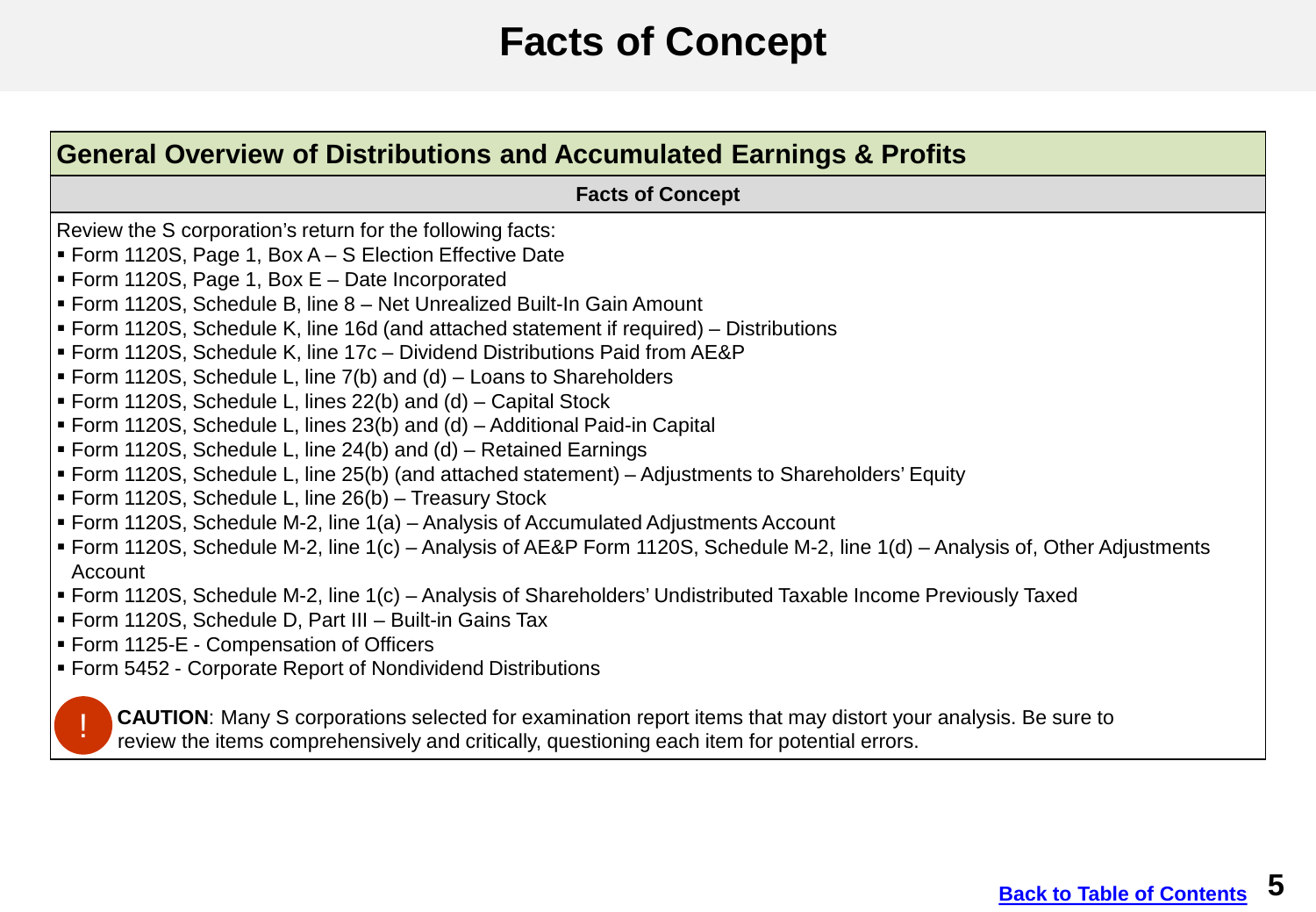### **Detailed Explanation of the Concept**

#### <span id="page-5-0"></span>**General Overview of Distributions and Accumulated Earnings & Profits**

 Before determining whether distributions are taxable, the correct amount of income, loss, and deduction for the current and all prior years must be determined.

| <b>Analysis</b>                                                                                                                                                                                                                                                                                                                                                                                                                                                                                                                                                                                                                                                                                                                                                                                                                                                                                                                                                                                                                                                                                                                                                                                   | <b>Resources</b>                                                                                                                                                                                                                                                                                     |
|---------------------------------------------------------------------------------------------------------------------------------------------------------------------------------------------------------------------------------------------------------------------------------------------------------------------------------------------------------------------------------------------------------------------------------------------------------------------------------------------------------------------------------------------------------------------------------------------------------------------------------------------------------------------------------------------------------------------------------------------------------------------------------------------------------------------------------------------------------------------------------------------------------------------------------------------------------------------------------------------------------------------------------------------------------------------------------------------------------------------------------------------------------------------------------------------------|------------------------------------------------------------------------------------------------------------------------------------------------------------------------------------------------------------------------------------------------------------------------------------------------------|
| Determine the Corporation's Corrected Items of Income, Loss and Deduction<br>This is the first of the five items to consider when examining S corporation distributions. The<br>taxability of distributions depends on the earnings of the corporation in the current and all<br>prior years. If there are audit adjustments in the current or prior return years, the<br>adjustments must be known before the taxability of distributions can be determined. These<br>audit adjustments do not need to be finalized before you consider the taxability of<br>distributions. However, until the final adjustments to items of income, loss, and deductions<br>are known, the taxability of distributions can only be estimated.<br><b>CAUTION:</b> Taxpayers do not always properly consider the taxability of distributions;<br>therefore, distributions can be taxable even when there are positive audit adjustments<br>greater than the distribution amount. As a result, you should consider the effect of<br>any audit adjustments on the taxability of distributions. For example, the sale or<br>distribution of appreciated property to a related party (e.g., a shareholder) can result | Audit Tool - S Corporation<br><b>Operations Issue Guide</b><br>Audit Tool - S Corporation<br><b>Transactions with Shareholders</b><br><b>Issue Guide</b><br>• Practice Unit - Property Distribution<br>Audit Tool - S Corporation<br><b>Employment Tax &amp; Compensation</b><br><b>Issues Guide</b> |
| in increased taxable income and an increase in the distribution amount.                                                                                                                                                                                                                                                                                                                                                                                                                                                                                                                                                                                                                                                                                                                                                                                                                                                                                                                                                                                                                                                                                                                           |                                                                                                                                                                                                                                                                                                      |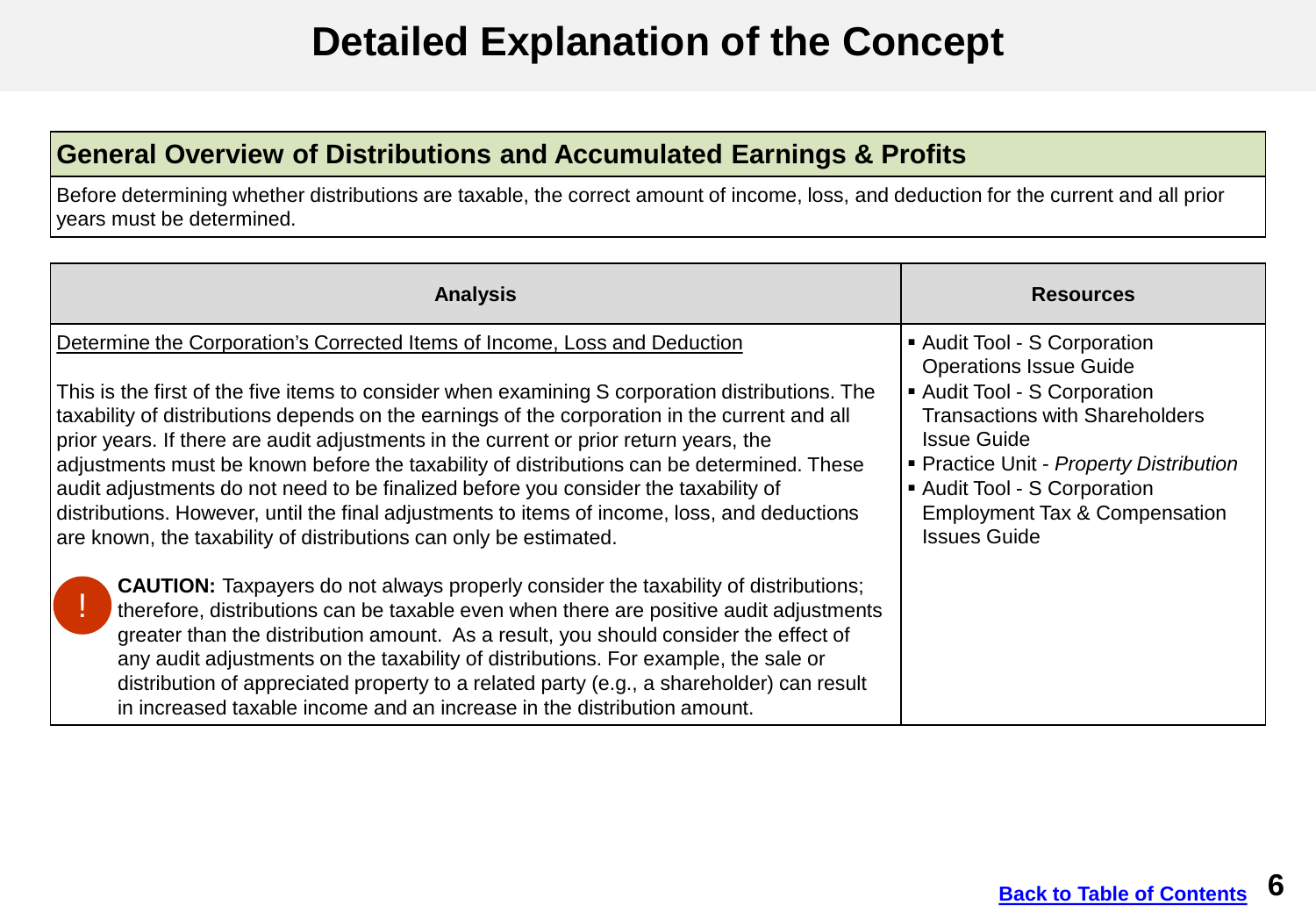| <b>General Overview of Distributions and Accumulated Earnings &amp; Profits</b>                                                                                                               |                                                                                                                                        |  |
|-----------------------------------------------------------------------------------------------------------------------------------------------------------------------------------------------|----------------------------------------------------------------------------------------------------------------------------------------|--|
| <b>Analysis</b>                                                                                                                                                                               | <b>Resources</b>                                                                                                                       |  |
| The amount of S corporation distributions should be adjusted based upon changes to the<br>correct amount of income, loss, or deduction required to be reported at the S corporation<br>Hevel. | • Audit Tool - S Corporation<br><b>Transactions With Shareholders</b><br><b>Issue Guide</b><br>• Practice Unit - Property Distribution |  |
| Compute the Correct Amount of S Corporation Distributions                                                                                                                                     | <b>• Practice Unit - Taxability of</b><br><b>Distributions Not From Accumulated</b>                                                    |  |
| This is the second of the five items. Many corporate-level issues can affect the amount of                                                                                                    | <b>Earnings and Profits</b>                                                                                                            |  |
| distributions from an S corporation including:                                                                                                                                                | Audit Tool - S Corporation                                                                                                             |  |
| Fural Party sales,                                                                                                                                                                            | <b>Employment Tax &amp; Compensation</b>                                                                                               |  |
| <b>Loans to shareholder,</b>                                                                                                                                                                  | <b>Issues Guide</b>                                                                                                                    |  |
| Inadequate or excessive compensation to shareholder-employees,<br> ■ Payment of shareholder's personal expenses,                                                                              |                                                                                                                                        |  |
| $\blacktriangleright$ Corporate liquidation and redemption transactions, and                                                                                                                  |                                                                                                                                        |  |
| Corporate bankruptcy and cancellation of debt.<br>L.                                                                                                                                          |                                                                                                                                        |  |
| The taxability of distributions issue should be developed concurrently with other corporate-<br>level adjustments.                                                                            |                                                                                                                                        |  |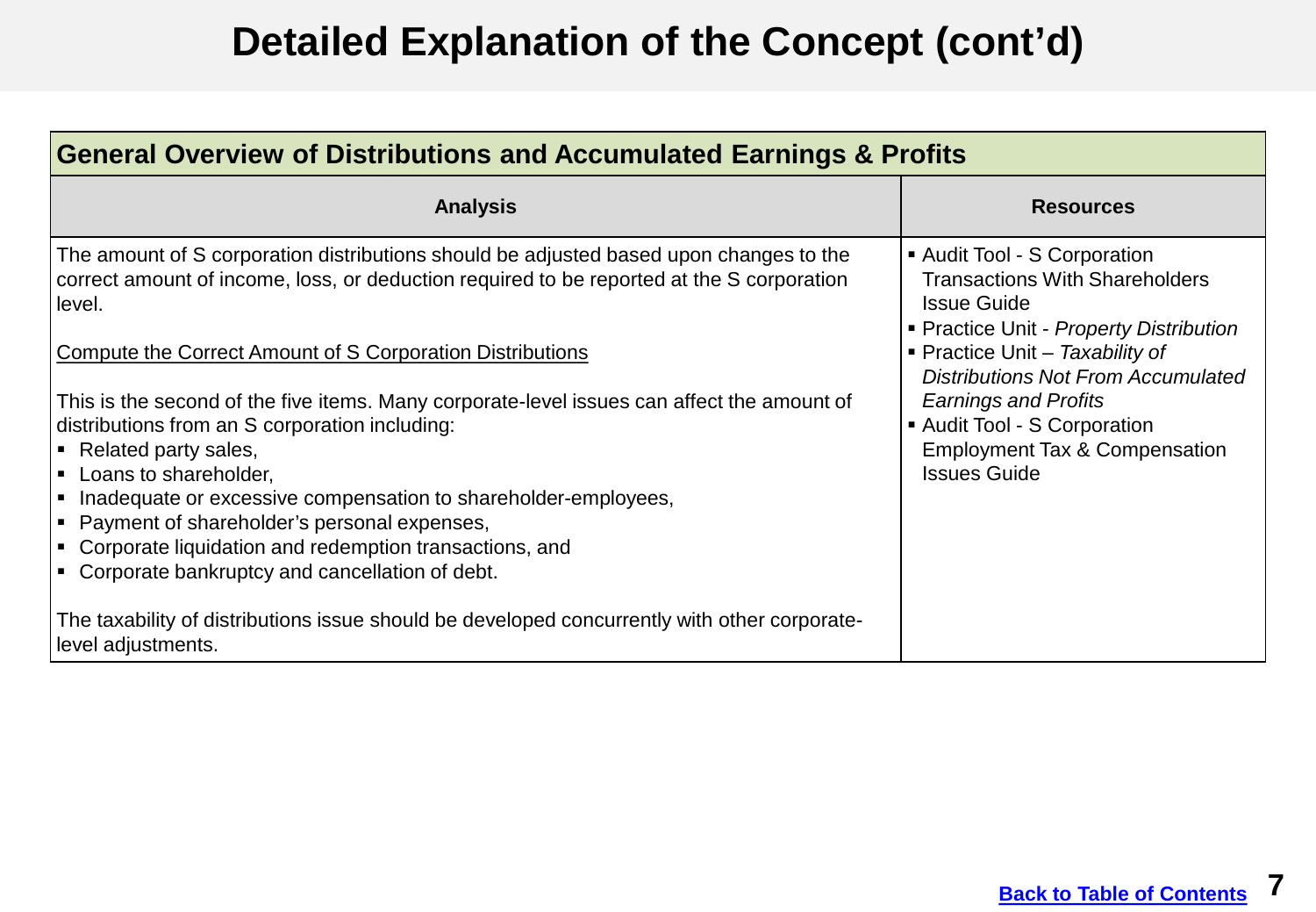| General Overview of Distributions and Accumulated Earnings & Profits                                                                                                                                                                                                                                                                                                                                                                                                                         |                                                   |  |
|----------------------------------------------------------------------------------------------------------------------------------------------------------------------------------------------------------------------------------------------------------------------------------------------------------------------------------------------------------------------------------------------------------------------------------------------------------------------------------------------|---------------------------------------------------|--|
| <b>Analysis</b>                                                                                                                                                                                                                                                                                                                                                                                                                                                                              | <b>Resources</b>                                  |  |
| Understanding the source of S corporation distributions can help to determine the taxability of<br>distributions.                                                                                                                                                                                                                                                                                                                                                                            | ■ Audit Tool - S Corporation Audit Issue<br>Guide |  |
| Determine the S Corporation's Source of Distribution                                                                                                                                                                                                                                                                                                                                                                                                                                         |                                                   |  |
| This is the third of the five items to determine the taxability of distributions: identify the<br>source of the cash or assets distributed by the S corporation. There are five primary sources<br>of cash from which an S corporation can source a distribution:<br>1. Earnings from S Corporation Years,<br>2. Capital Contributions or Loans from Shareholders,<br>3. Disposition of S Corporation Assets,<br>4. Third Parties (e.g. banks), and<br>5. Earnings from C Corporation Years. |                                                   |  |
| A distribution in excess of a shareholder's stock basis generally occurs where there is a<br>disproportionate distribution to the shareholder or from items 3, 4, or 5 above. In addition,<br>there are three non-cash sources from which the corporation could generate funds to<br>distribute: (1) accrued expenses, (2) improperly claimed expenses, and (3) diverted income.                                                                                                             |                                                   |  |
| When an S corporation makes a significant distribution, determine the source of the<br>distribution. By understanding the corporation's cash flow, you can better understand the<br>operation of the corporation. An audit of an S corporation should be conducted in the same<br>fashion as that of a C corporation. C corporation provisions apply to S corporations unless<br>exceptions apply.                                                                                           |                                                   |  |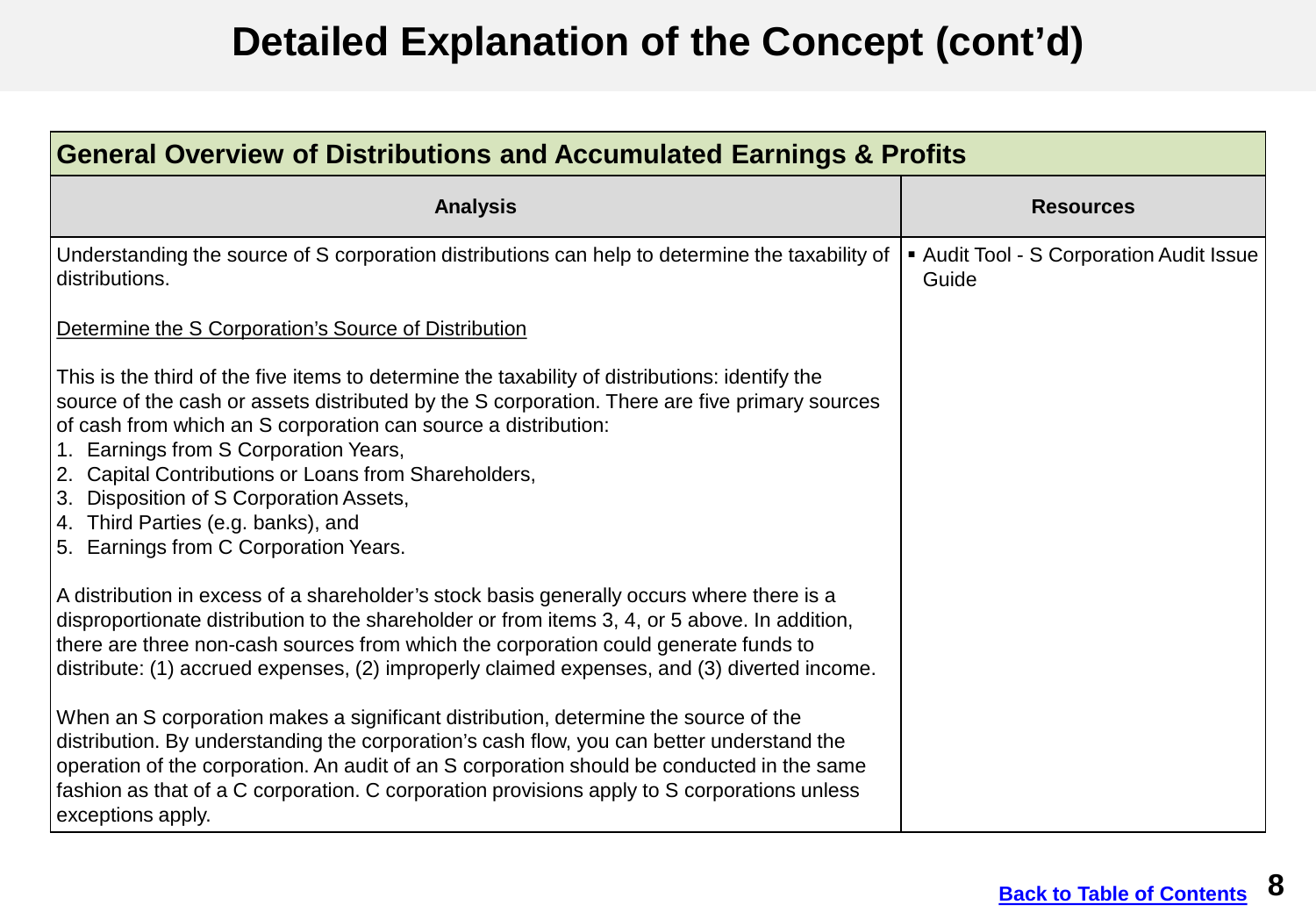| <b>General Overview of Distributions and Accumulated Earnings &amp; Profits</b>                                                                                                                                                                                                                                                                                                                                                                                                                                                                         |                                                                |  |
|---------------------------------------------------------------------------------------------------------------------------------------------------------------------------------------------------------------------------------------------------------------------------------------------------------------------------------------------------------------------------------------------------------------------------------------------------------------------------------------------------------------------------------------------------------|----------------------------------------------------------------|--|
| <b>Analysis</b>                                                                                                                                                                                                                                                                                                                                                                                                                                                                                                                                         | <b>Resources</b>                                               |  |
| S corporation distributions may be taxed as dividends to the shareholder if the S corporation<br>has AE&P.                                                                                                                                                                                                                                                                                                                                                                                                                                              | Audit Tool - S Corporation<br><b>Distributions Issue Guide</b> |  |
| Determine the S Corporation's Amount of AE&P, if Any                                                                                                                                                                                                                                                                                                                                                                                                                                                                                                    |                                                                |  |
| The fourth of the five items applies if the corporation was a C corporation and then made an<br>election later to be treated as an S corporation. Compare Box A (S election effective date)<br>and Box E (date incorporated) on the first page of the tax return.                                                                                                                                                                                                                                                                                       |                                                                |  |
| Neither the Code nor the Treasury regulations define earnings and profits (E&P) but for<br>purposes of this practice unit, E&P and AE&P are synonymous.                                                                                                                                                                                                                                                                                                                                                                                                 | $\blacksquare$ IRC 312                                         |  |
| AE&P starts with taxable income. It is increased or decreased by the items described in IRC<br>312 and the regulations (money, principal amount of corporate debt, and the adjusted basis<br>of other property distributed by the corporation). Generally, there is little difference between<br>the AE&P of a C corporation and the accumulated retained earnings of that C corporation.<br>As a result, a C corporation's retained earnings are sometimes used as an estimate of its<br>AE&P. The next slides contain additional detail on this item. |                                                                |  |
| Items in<br><b>Taxable</b><br>AE&P<br><b>IRC 312</b><br>Income<br>& Regs.                                                                                                                                                                                                                                                                                                                                                                                                                                                                               | • Subchapter S Revision Act of 1982                            |  |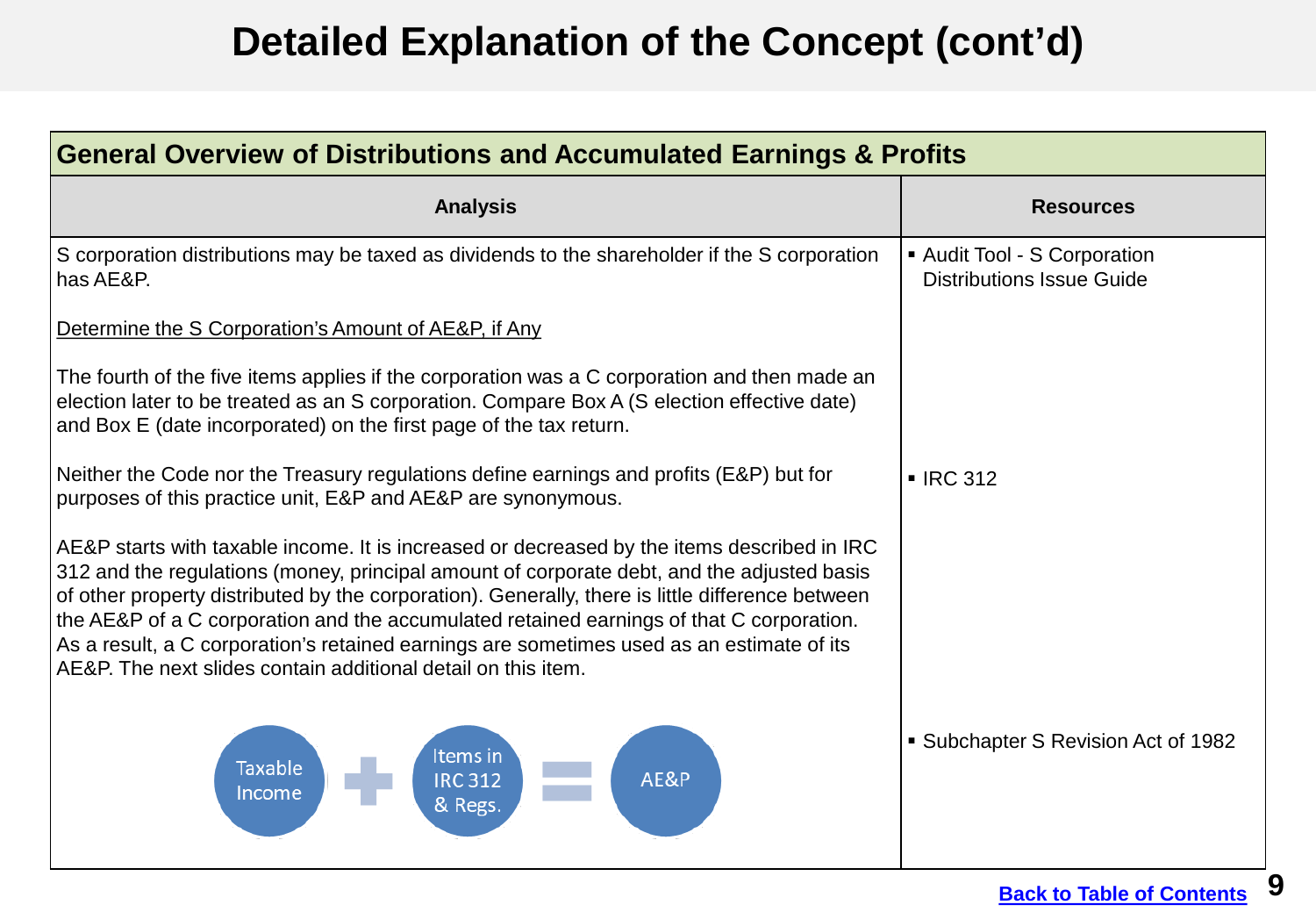| <b>General Overview of Distributions and Accumulated Earnings &amp; Profits</b>                                                                                                                                                                                                                                                                                                                                                                                                                                                                                                                                                                                                                                                                                                                                                                                                                                                                                                                                                                                                                                                                                                                                                                                                                           |                                                                                                                                                                                                                                                                                                                                                                                             |  |
|-----------------------------------------------------------------------------------------------------------------------------------------------------------------------------------------------------------------------------------------------------------------------------------------------------------------------------------------------------------------------------------------------------------------------------------------------------------------------------------------------------------------------------------------------------------------------------------------------------------------------------------------------------------------------------------------------------------------------------------------------------------------------------------------------------------------------------------------------------------------------------------------------------------------------------------------------------------------------------------------------------------------------------------------------------------------------------------------------------------------------------------------------------------------------------------------------------------------------------------------------------------------------------------------------------------|---------------------------------------------------------------------------------------------------------------------------------------------------------------------------------------------------------------------------------------------------------------------------------------------------------------------------------------------------------------------------------------------|--|
| <b>Analysis</b>                                                                                                                                                                                                                                                                                                                                                                                                                                                                                                                                                                                                                                                                                                                                                                                                                                                                                                                                                                                                                                                                                                                                                                                                                                                                                           | <b>Resources</b>                                                                                                                                                                                                                                                                                                                                                                            |  |
| Before continuing the analysis, determine whether the tax return is reliable by reconciling the<br>corporation's balance sheet and Schedule M-2. Complete both worksheets in the<br>"Reconciliation" Excel workbook.<br>The workbook should be prepared for the year under examination. But since the taxability of<br>distributions is cumulative over the life of the S corporation, the examiner may want to<br>prepare the worksheet for multiple years. If there is a difference between the balance sheet<br>and Schedule M-2, ask the taxpayer to explain. Generally, there are three possible<br>explanations:<br>• The numbers on the balance sheet are incorrect and cannot be relied upon.<br>• An entry was made directly to "Retained Earnings" thereby skipping the income statement<br>and tax return. Examine all such entries to determine if taxable income is under-reported.<br>• The distribution sections of the Schedule K and Schedule M-2 are incomplete or incorrect.<br>The above analysis of the reconciliation workbook should detect if Schedule K and<br>Schedule M-2 are incorrect. If no entries were made directly to the retained earnings other<br>than actual distributions, then this analysis yields the distribution amount. Always reconcile<br>any differences. | Form 1120S, Schedule L - Balance<br><b>Sheets per Books</b><br>■ Form 1120S, Schedule M-2 -<br><b>Analysis of Accumulated</b><br>Adjustments Account, Shareholders'<br>Undistributed Taxable Income<br><b>Previously Taxed, Accumulated</b><br>Earnings and Profits, and Other<br><b>Adjustments Account</b><br>Audit Tool - Reconciliation<br>Workbook<br>$\blacksquare$ IRM 4.10.3.9.4.23 |  |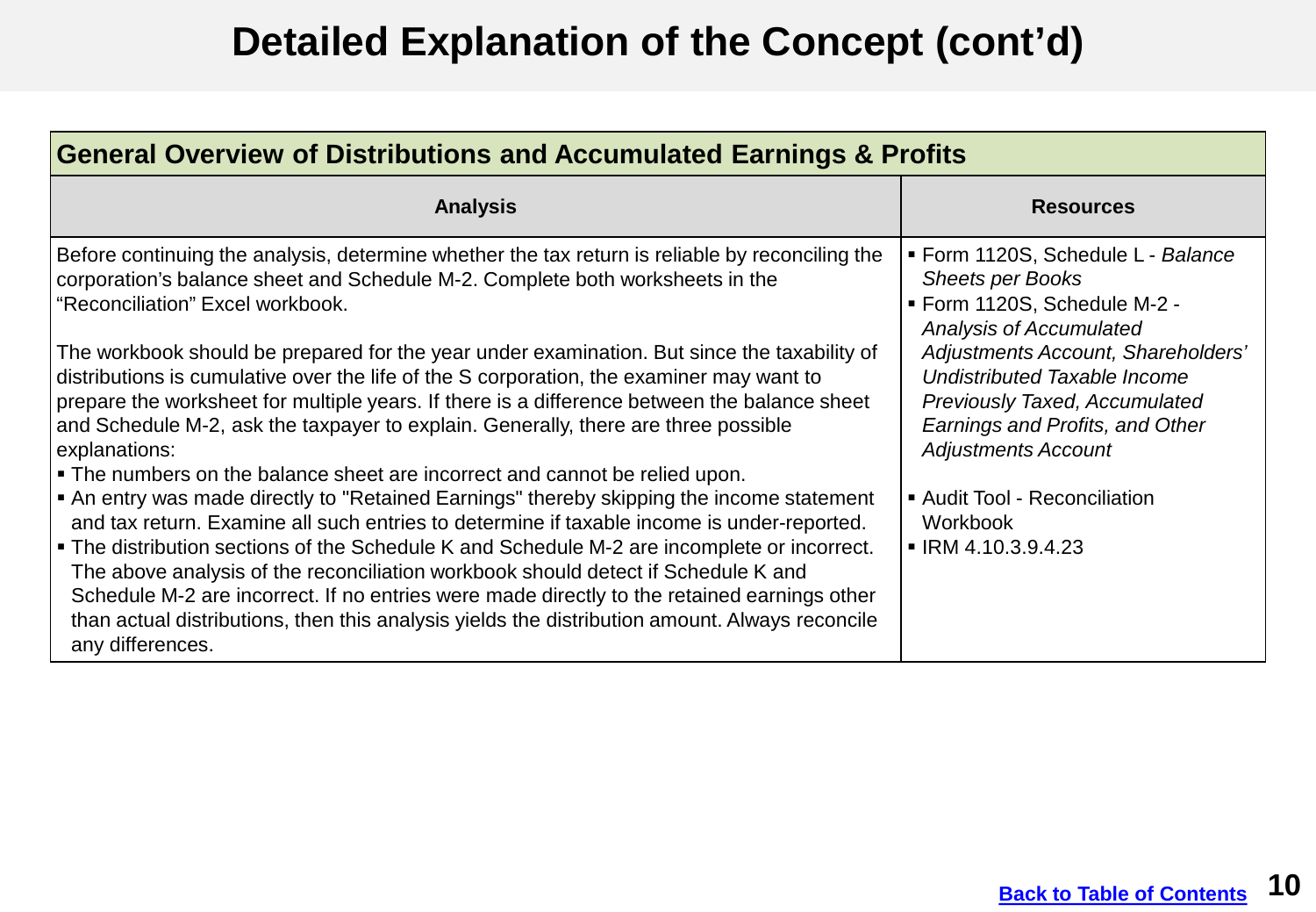|                                                                                       | <b>General Overview of Distributions and Accumulated Earnings &amp; Profits</b>                                                                                                                                                                                                                                                                                                                                                                                                                                                                                                                                                                                                                                                                 |                                  |                                                                                                                                                                                            |
|---------------------------------------------------------------------------------------|-------------------------------------------------------------------------------------------------------------------------------------------------------------------------------------------------------------------------------------------------------------------------------------------------------------------------------------------------------------------------------------------------------------------------------------------------------------------------------------------------------------------------------------------------------------------------------------------------------------------------------------------------------------------------------------------------------------------------------------------------|----------------------------------|--------------------------------------------------------------------------------------------------------------------------------------------------------------------------------------------|
| <b>Analysis</b>                                                                       |                                                                                                                                                                                                                                                                                                                                                                                                                                                                                                                                                                                                                                                                                                                                                 |                                  | <b>Resources</b>                                                                                                                                                                           |
|                                                                                       | There are several ways to determine if an S corporation has AE&P. An S corporation reports<br>dividend distributions on Form 1120S, Schedule K, line 17c and non-dividend distributions on<br>Form 1120S, Schedule K, line 16d. If the S corporation reports a dividend distribution on line<br>17c or on Schedule M-2, column (c), then it's reporting it has AE&P. The following are from<br>the 2018 Form 1120S, Schedule K and Schedule M-2.                                                                                                                                                                                                                                                                                                |                                  | ■ Form 1120S, Schedule K, line 16d -<br><b>Distributions</b><br>■ Form 1120S, Schedule K, line 17c -<br><b>Dividend Distributions Paid from</b><br><b>Accumulated Earnings and Profits</b> |
| ltems Affecting<br>Shareholder<br>Basis<br>nformation<br>Other<br><b>Schedule M-2</b> | 16a<br>Tax-exempt interest income $\ldots \ldots \ldots \ldots \ldots$<br>16a<br>16 <sub>b</sub><br>Other tax-exempt income<br>b<br>Nondeductible expenses.<br>16c<br>Distributions (attach statement if required) (see instructions)<br>16d<br>Repayment of loans from shareholders<br>16e<br>e<br>17a<br>17a<br>Investment income<br>17 <sub>b</sub><br>Investment expenses.<br>b<br>Dividend distributions paid from accumulated earnings and profits<br>17 <sub>c</sub><br>$\mathbf{C}$<br>Other items and amounts (attach statement)<br>Analysis of Accumulated Adjustments Account, Shareholders' Undistributed Taxable Income<br>Previously Taxed, Accumulated Earnings and Profits, and Other Adjustments Account<br>(see instructions) |                                  |                                                                                                                                                                                            |
| з<br><b>Distributions</b><br>line <sub>6</sub>                                        | (b) Shareholders'<br>(a) Accumulated<br>(c) Accumulated<br>undistributed taxable<br>earnings and profits<br>adjustments account<br>ncome previously taxed<br>Balance at beginning of tax year<br>Ordinary income from page 1, line 21<br>Other additions<br>Loss from page 1, line 21<br>Other reductions<br>Combine lines 1 through<br>Balance at end of tax year. Subtract line 7 from<br>Per the Instructions for Form 1120S, the taxpayer may estimate the AE&P amount based on                                                                                                                                                                                                                                                             | (d) Other adjustments<br>account | Form 1120S, Schedule M-2, line                                                                                                                                                             |
| computation.                                                                          | retained earnings of the last year of the C corporation. If an amount is on Schedule M-2, line<br>1(c), ask how the amount was determined and request documentation to support the                                                                                                                                                                                                                                                                                                                                                                                                                                                                                                                                                              |                                  | 1(c)<br>■ Form 1120S Instructions<br><b>Back to Table of Contents</b>                                                                                                                      |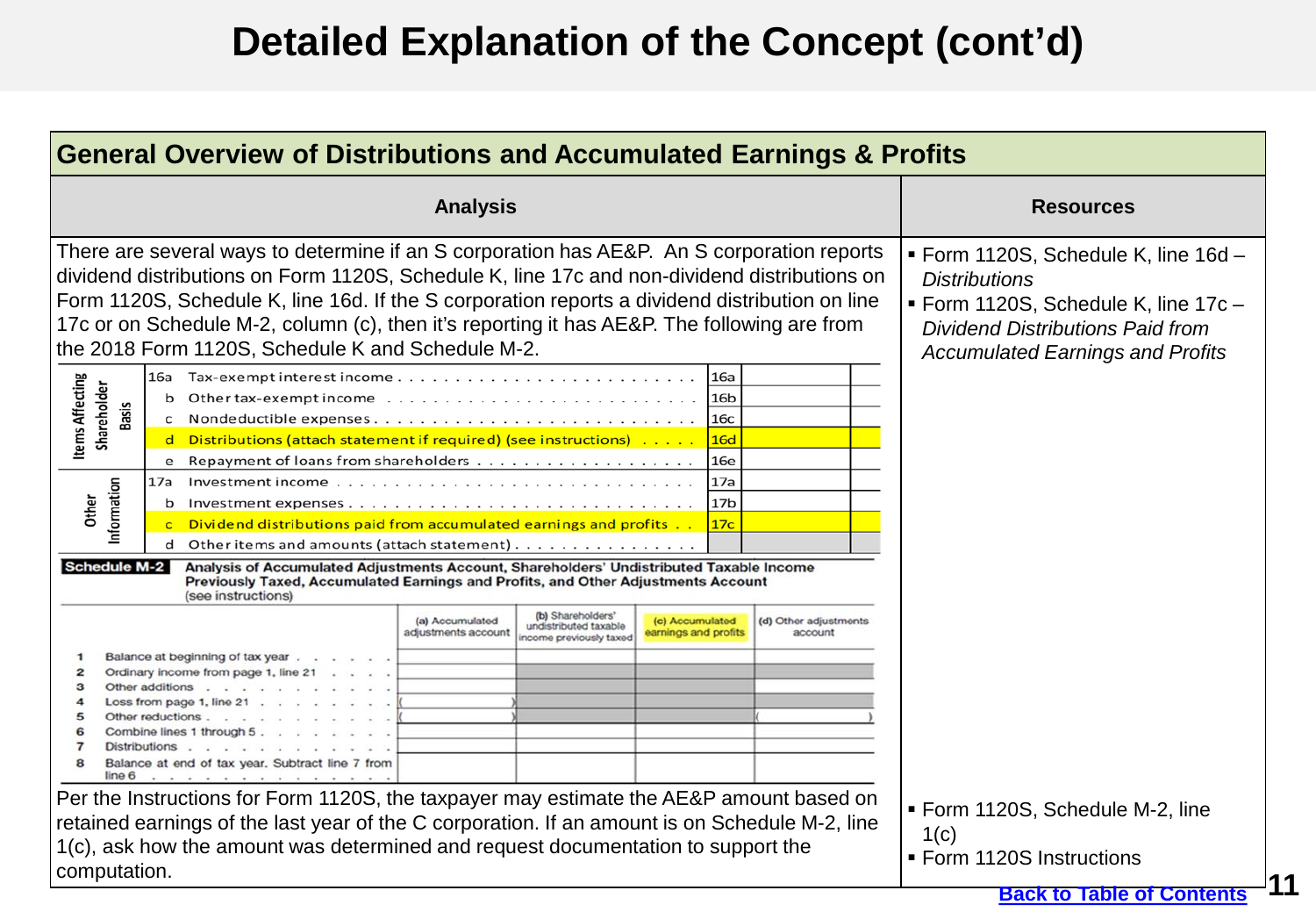| <b>General Overview of Distributions and Accumulated Earnings &amp; Profits</b>                                                                                                                                                                                                                                                                                       |                                                                                                                                                                                                                                  |  |
|-----------------------------------------------------------------------------------------------------------------------------------------------------------------------------------------------------------------------------------------------------------------------------------------------------------------------------------------------------------------------|----------------------------------------------------------------------------------------------------------------------------------------------------------------------------------------------------------------------------------|--|
| <b>Analysis</b>                                                                                                                                                                                                                                                                                                                                                       | <b>Resources</b>                                                                                                                                                                                                                 |  |
| <b>DECISION POINT:</b> If there is a dividend distribution reported on Form 1120S,<br>Schedule K, line 17c, or AE&P amount reported on Form 1120S, Schedule M-2, then<br>the S corporation has AE&P. Use this Practice Unit to calculate the AE&P. Next, use<br>the Distributions with AE&P Practice Unit to calculate how much of the distribution is<br>a dividend. | ■ Form 1120S, Schedule K, line 17c -<br><b>Dividend Distributions Paid from</b><br><b>Accumulated Earnings and Profits</b><br>Form 1120S, Schedule M-2 -<br><b>Analysis of Accumulated</b><br>Adjustments Account, Shareholders' |  |
| <b>CAUTION:</b> If Form 1120S, Schedule M-2 is blank, don't automatically assume the S<br>corporation does not have AE&P. S corporations sometimes fail to report AE&P on<br>the return.                                                                                                                                                                              | Undistributed Taxable Income<br><b>Previously Taxed, Accumulated</b><br>Earnings and Profits, and Other<br><b>Adjustments Account</b>                                                                                            |  |
| If the return does not report a dividend distribution or AE&P on Schedule M-2, then gather<br>additional facts to determine if AE&P exists. Since an S corporation does not accumulate<br>AE&P once it becomes an S corporation, determine how such AE&P was acquired.                                                                                                | Practice Unit - Distributions With<br><b>Accumulated Earnings &amp; Profits</b>                                                                                                                                                  |  |
| An S corporation can accumulate or acquire AE&P in the following situations:                                                                                                                                                                                                                                                                                          |                                                                                                                                                                                                                                  |  |
| 1. The S corporation has AE&P from years before the S election was made and it reported<br>in those prior years as a C corporation.                                                                                                                                                                                                                                   |                                                                                                                                                                                                                                  |  |
| 2. The S corporation merges with a C corporation that has AE&P and the S corporation is<br>the surviving corporation.                                                                                                                                                                                                                                                 |                                                                                                                                                                                                                                  |  |
| 3. A wholly owned C corporation that has AE&P liquidates tax-free into the S corporation.<br>The most common scenario is when an S corporation makes a QSub election for its                                                                                                                                                                                          |                                                                                                                                                                                                                                  |  |
| wholly owned C corporation.                                                                                                                                                                                                                                                                                                                                           | <b>- IRC 1362</b>                                                                                                                                                                                                                |  |
|                                                                                                                                                                                                                                                                                                                                                                       | <b>- IRC 368</b>                                                                                                                                                                                                                 |  |
| The following slides explain how to identify if one of these situations caused the S<br>corporation to accumulate or acquire AE&P.                                                                                                                                                                                                                                    | <b>- IRC 332</b>                                                                                                                                                                                                                 |  |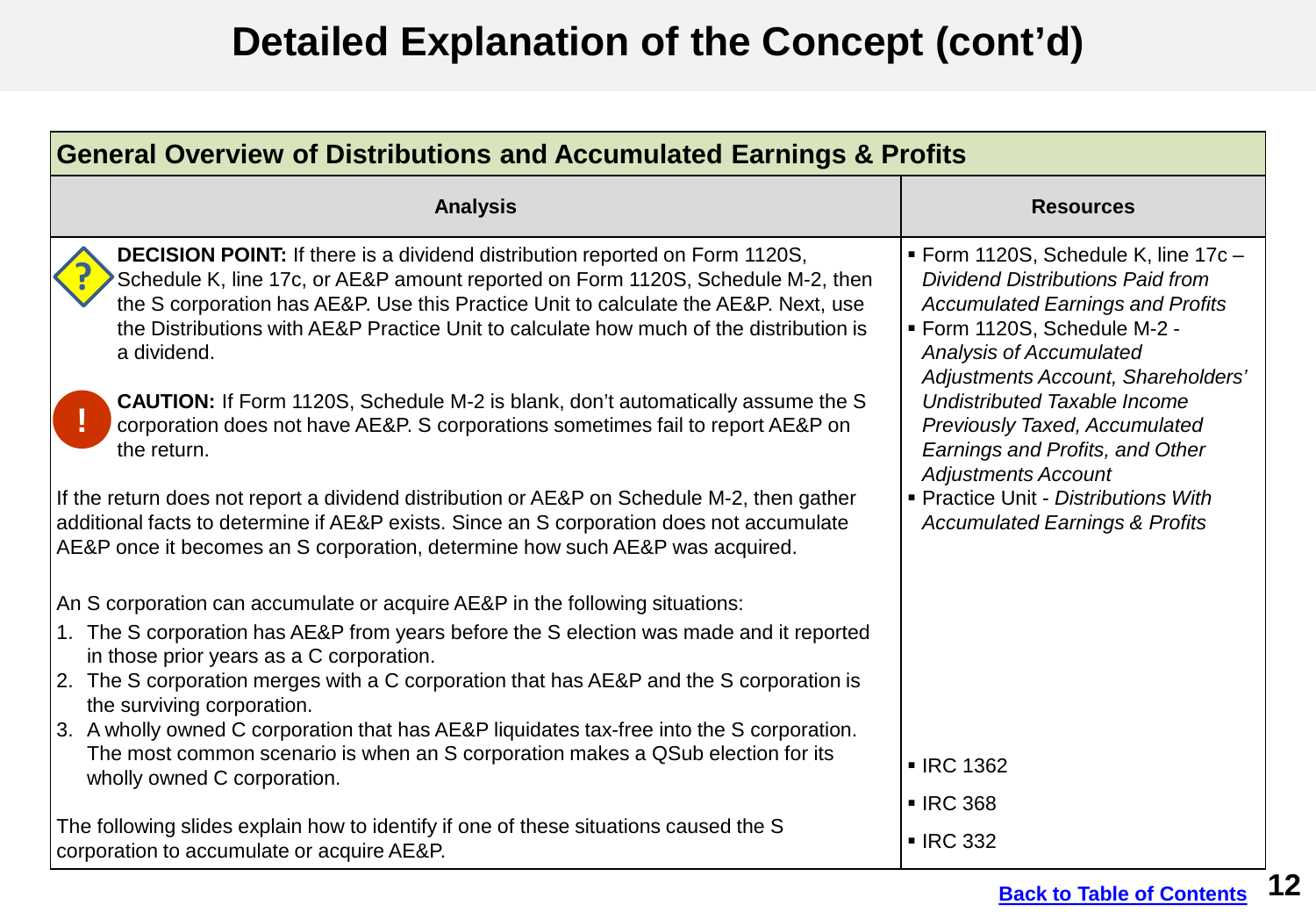<span id="page-12-0"></span>

| <b>General Overview of Distributions and Accumulated Earnings &amp; Profits</b>                                                                                                                                                                                                                                                                                                                                                                                                                                                                                                                                                                                                                                                                                                                                                                                                                                                                                                                                                                                                                                                                                                                                                                                           |                                                                                                                                                                                                                                                                                                                           |  |
|---------------------------------------------------------------------------------------------------------------------------------------------------------------------------------------------------------------------------------------------------------------------------------------------------------------------------------------------------------------------------------------------------------------------------------------------------------------------------------------------------------------------------------------------------------------------------------------------------------------------------------------------------------------------------------------------------------------------------------------------------------------------------------------------------------------------------------------------------------------------------------------------------------------------------------------------------------------------------------------------------------------------------------------------------------------------------------------------------------------------------------------------------------------------------------------------------------------------------------------------------------------------------|---------------------------------------------------------------------------------------------------------------------------------------------------------------------------------------------------------------------------------------------------------------------------------------------------------------------------|--|
| <b>Analysis</b>                                                                                                                                                                                                                                                                                                                                                                                                                                                                                                                                                                                                                                                                                                                                                                                                                                                                                                                                                                                                                                                                                                                                                                                                                                                           | <b>Resources</b>                                                                                                                                                                                                                                                                                                          |  |
| The S Corporation Has AE&P from Years When It Reported as a C Corporation<br>Look at page 1 of the Form 1120S. If the S corporation effective date (Box A) is later than<br>the incorporation date (Box E), the S corporation may have AE&P from when it reported as a<br>C corporation. However, the C corporation could have operated at a loss, resulting in no net<br>AE&P.<br>The S Corporation Merges With a C corporation That Has AE&P and the S Corporation Is the<br><b>Surviving Corporation</b><br>A tax-free merger of a C corporation into an S corporation results in the AE&P of the<br>C corporation being carried over to the surviving S corporation. The balance sheet of the<br>C corporation is added to the balance sheet of the S corporation. A significant positive<br>balance in the following formula indicates a merger and may also indicate there is AE&P (all<br>amounts from Form 1120S):<br>Form 1120S, Schedule L, Line 24(b) - Beginning Retained Earnings<br>Less<br>Form 1120S, Schedule M-2, Line 1(b) - Other Adjustments Account (OAA) balance at the beginning of the year.<br>Less<br>Form 1120S, Schedule M-2, Line 1(b) - Other Adjustments Account (OAA) balance at the beginning of the year.<br><b>Estimated AE&amp;P</b> | • See Examples of the Concept,<br>Examples 1 and 2<br><b>- IRC 1362</b><br>$\blacksquare$ IRC 1379(c)<br>■ Form 1120S Instructions<br>• See Examples of the Concept,<br>Example 5<br><b>- IRC 1371</b><br><b>- IRC 368</b><br>$\blacksquare$ IRC 381(c)(2)<br>Form 1120S - U.S. Income Tax<br>Return for an S Corporation |  |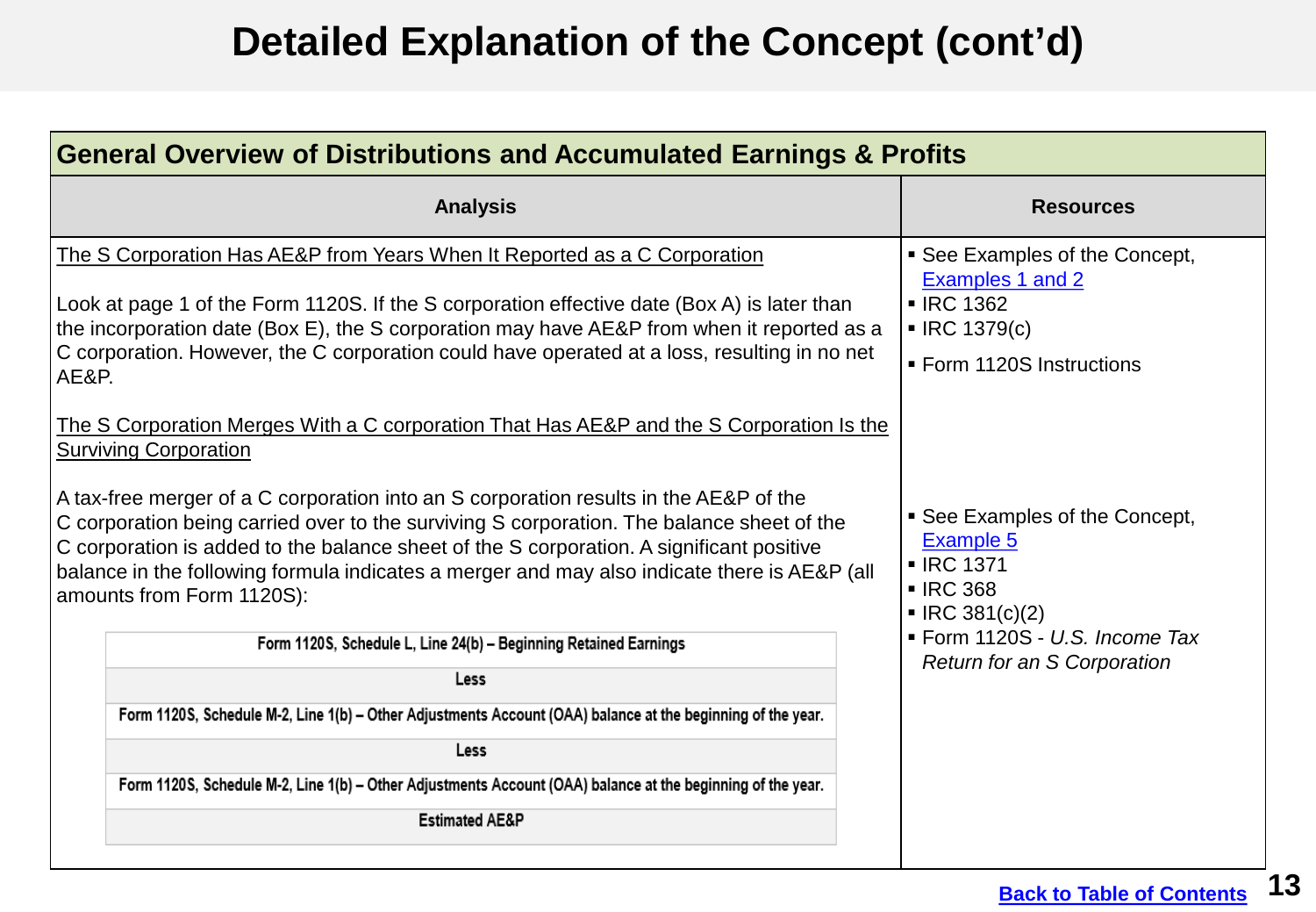<span id="page-13-0"></span>

| <b>General Overview of Distributions and Accumulated Earnings &amp; Profits</b>                                                                                                                                                                                                                                                                                                                                                                                                                                                                                                                                                                                                                                                                                                                                                                                                                                                                                                                                                                                                                                           |                                                                                                                                                                                                                                                                                                                                                                                                |  |  |
|---------------------------------------------------------------------------------------------------------------------------------------------------------------------------------------------------------------------------------------------------------------------------------------------------------------------------------------------------------------------------------------------------------------------------------------------------------------------------------------------------------------------------------------------------------------------------------------------------------------------------------------------------------------------------------------------------------------------------------------------------------------------------------------------------------------------------------------------------------------------------------------------------------------------------------------------------------------------------------------------------------------------------------------------------------------------------------------------------------------------------|------------------------------------------------------------------------------------------------------------------------------------------------------------------------------------------------------------------------------------------------------------------------------------------------------------------------------------------------------------------------------------------------|--|--|
| <b>Analysis</b>                                                                                                                                                                                                                                                                                                                                                                                                                                                                                                                                                                                                                                                                                                                                                                                                                                                                                                                                                                                                                                                                                                           | <b>Resources</b>                                                                                                                                                                                                                                                                                                                                                                               |  |  |
| The S Corporation Merges With a C corporation That Has AE&P and the S Corporation Is the<br><b>Surviving Corporation (cont'd)</b>                                                                                                                                                                                                                                                                                                                                                                                                                                                                                                                                                                                                                                                                                                                                                                                                                                                                                                                                                                                         | yK1<br>$\blacksquare$ IRM 4.10.3                                                                                                                                                                                                                                                                                                                                                               |  |  |
| In a tax-free merger, the S election date reported on Form 1120S, Page 1, Box A is the same<br>as the date incorporated reported on Form 1120S, Page 1, Box E. Changes in commonly<br>controlled entities on yK1 from year to year can also be used to identify merged entities. If<br>there are indications that a merger took place, interview an officer or shareholder with<br>knowledge of the company's history, capital structure, and operations to identify such merger<br>transactions.                                                                                                                                                                                                                                                                                                                                                                                                                                                                                                                                                                                                                         |                                                                                                                                                                                                                                                                                                                                                                                                |  |  |
| A wholly Owned C Corporation That Has AE&P Liquidates Tax-free into the S Corporation<br>A common scenario of a tax-free liquidation is when an S corporation makes a qualified<br>subchapter S (QSub) election for its wholly owned C corporation. If a valid QSub election is<br>filed for the C corporation, then the C corporation is deemed to liquidate into the S corporation<br>and treated as its division at the close of the day before the QSub election is effective. The<br>liquidation of a corporation into the parent is generally a tax-free liquidation where the<br>S corporation takes a carryover basis in the QSub's assets.<br>A significant difference between the retained earnings and the Accumulated Adjustment<br>Account (AAA) is an indication of AE&P. Interview an officer or shareholder with knowledge of<br>the company's history, capital structure, and operations to identify such liquidation<br>transactions. Consider requesting IDRS information to identify QSub elections. yK1 can also<br>be used to identify Qsubs. The S election and date incorporated may be the same. | • See Examples of the Concept,<br>Example 6<br><b>- IRC 1371</b><br>$\blacksquare$ IRC 1361(b)(3)<br><b>- IRC 332</b><br><b>IRC 334</b><br>Audit Tool - S Corporation<br>Corporate Issues & Advanced<br><b>Topics Issue Guide</b><br>- Audit Tool - S Corporation Non-<br><b>TEFRA Procedures, Statutes &amp;</b><br><b>Penalties Issue Guide</b><br>■ Form 1120S<br>$\blacksquare$ IRM 4.10.3 |  |  |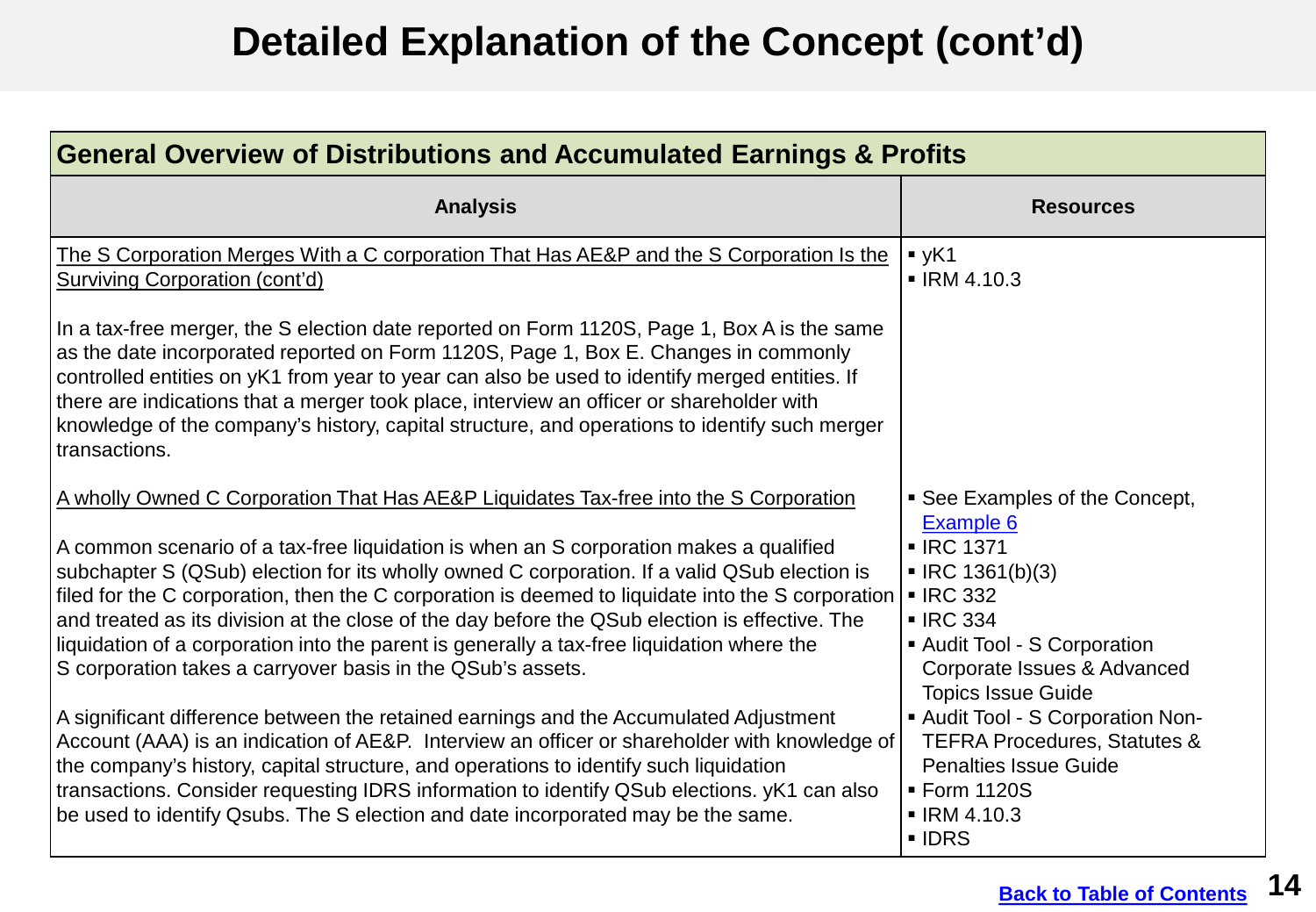| General Overview of Distributions and Accumulated Earnings & Profits                                                                                                                                                                                                                                                                                                                                                                                                                                   |                                                                                                           |
|--------------------------------------------------------------------------------------------------------------------------------------------------------------------------------------------------------------------------------------------------------------------------------------------------------------------------------------------------------------------------------------------------------------------------------------------------------------------------------------------------------|-----------------------------------------------------------------------------------------------------------|
| <b>Analysis</b>                                                                                                                                                                                                                                                                                                                                                                                                                                                                                        | <b>Resources</b>                                                                                          |
| <b>DECISION POINT:</b> Determine the amount of AE&P if at least one of the three events<br>exists:<br>• The S corporation has AE&P from previous C corporation years,<br>• The S corporation merged with a C corporation with AE&P, or<br>• A C corporation with AE&P liquidates tax-free into the S corporation.<br>If not, then you should analyze distributions without AE&P. See the Taxability of<br>Distributions Not From Accumulated Earnings & Profits Practice Unit for more<br>information. | <b>• Practice Unit – Taxability of</b><br><b>Distributions Not From Accumulated</b><br>Earnings & Profits |
| <b>CAUTION:</b> If there are no identifiable corporate events in which AE&P may have<br>been accumulated or acquired, but there is a significant unexplained difference in<br>beginning retained earnings and beginning AAA, request that the taxpayer reconcile<br>the two amounts, as there may be another issue.                                                                                                                                                                                    | Audit Tool - Reconciliation<br>Workbook                                                                   |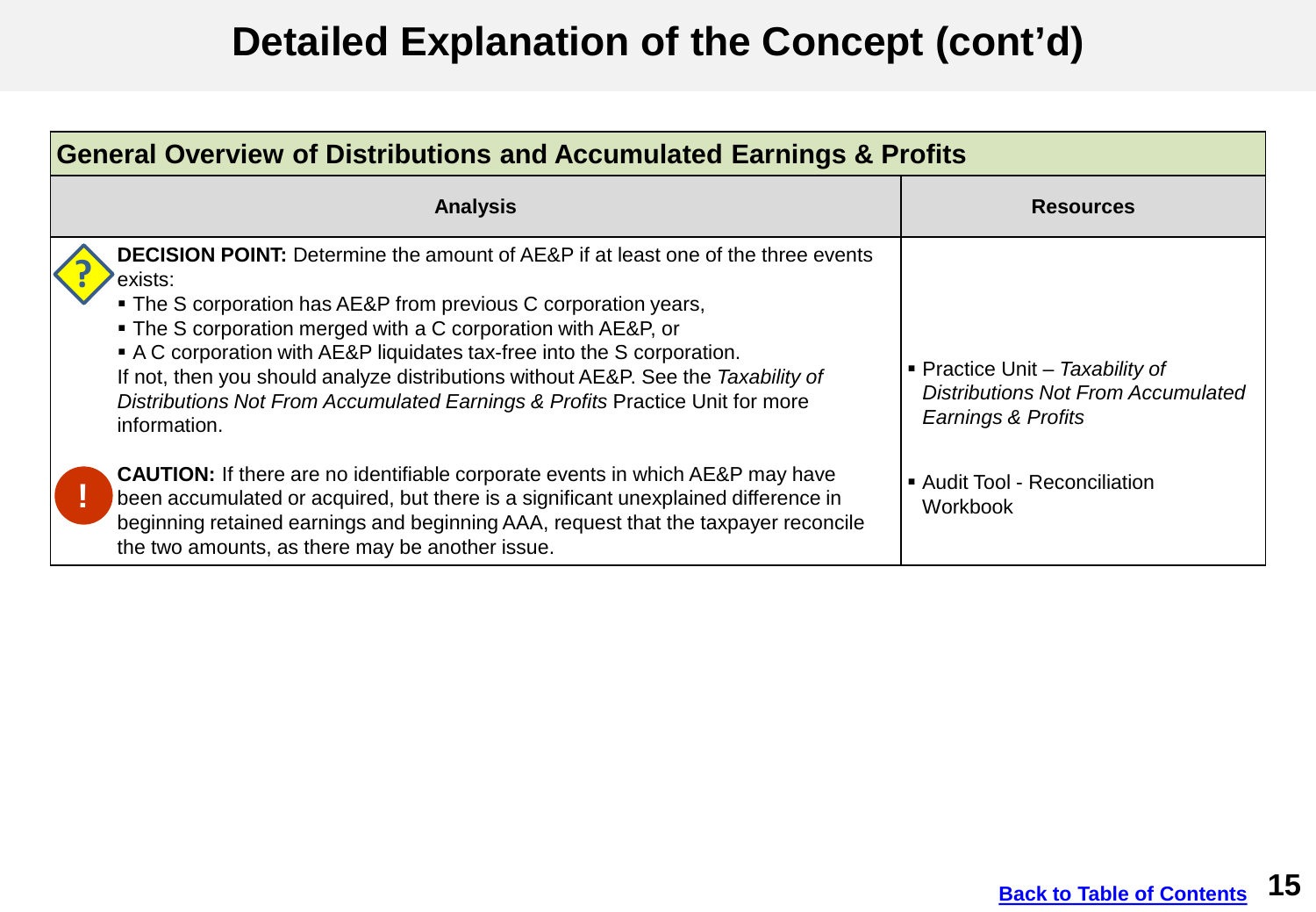<span id="page-15-0"></span>

| <b>General Overview of Distributions and Accumulated Earnings &amp; Profits</b>                                                                                                                                                                                                                                                                                                                                                                                                                                                                                                                                                                                                                                                                                                           |                                                                                 |  |
|-------------------------------------------------------------------------------------------------------------------------------------------------------------------------------------------------------------------------------------------------------------------------------------------------------------------------------------------------------------------------------------------------------------------------------------------------------------------------------------------------------------------------------------------------------------------------------------------------------------------------------------------------------------------------------------------------------------------------------------------------------------------------------------------|---------------------------------------------------------------------------------|--|
| <b>Analysis</b>                                                                                                                                                                                                                                                                                                                                                                                                                                                                                                                                                                                                                                                                                                                                                                           | <b>Resources</b>                                                                |  |
| Determining the Amount of AE&P<br>There are simple ways to estimate an S corporation's amount of AE&P:<br>1. Use the amount reported on Form 1120S, Schedule B, line 9.<br>2. Obtain a copy of the entity's last C corporation return, just before it made its S election,<br>and use the amount reported as retained earnings.<br>3. Using Form 1120S, take the difference between Beginning Retained Earnings (Schedule<br>L, line 24b) less Beginning AAA (Schedule M-2, line 1a) less Beginning OAA (Schedule M-<br>2, line 1d)(RE>AAA+OAA)<br>Once the estimated amount of AE&P is determined, adjust as discussed below.<br><b>CAUTION:</b> The return available closest in time to the AE&P acquisition event identified<br>should be used for the most accurate estimate of AE&P. | ■ Form 1120S<br>■ Form 1120<br>• See Examples of the Concept,<br>Example 1 to 4 |  |
| <b>CONSULTATION:</b> If none of the above estimates are viable, then you should contact<br>the Corporate Distributions & Adjustments Practice Network for guidance on the actual<br>computation of AE&P.                                                                                                                                                                                                                                                                                                                                                                                                                                                                                                                                                                                  |                                                                                 |  |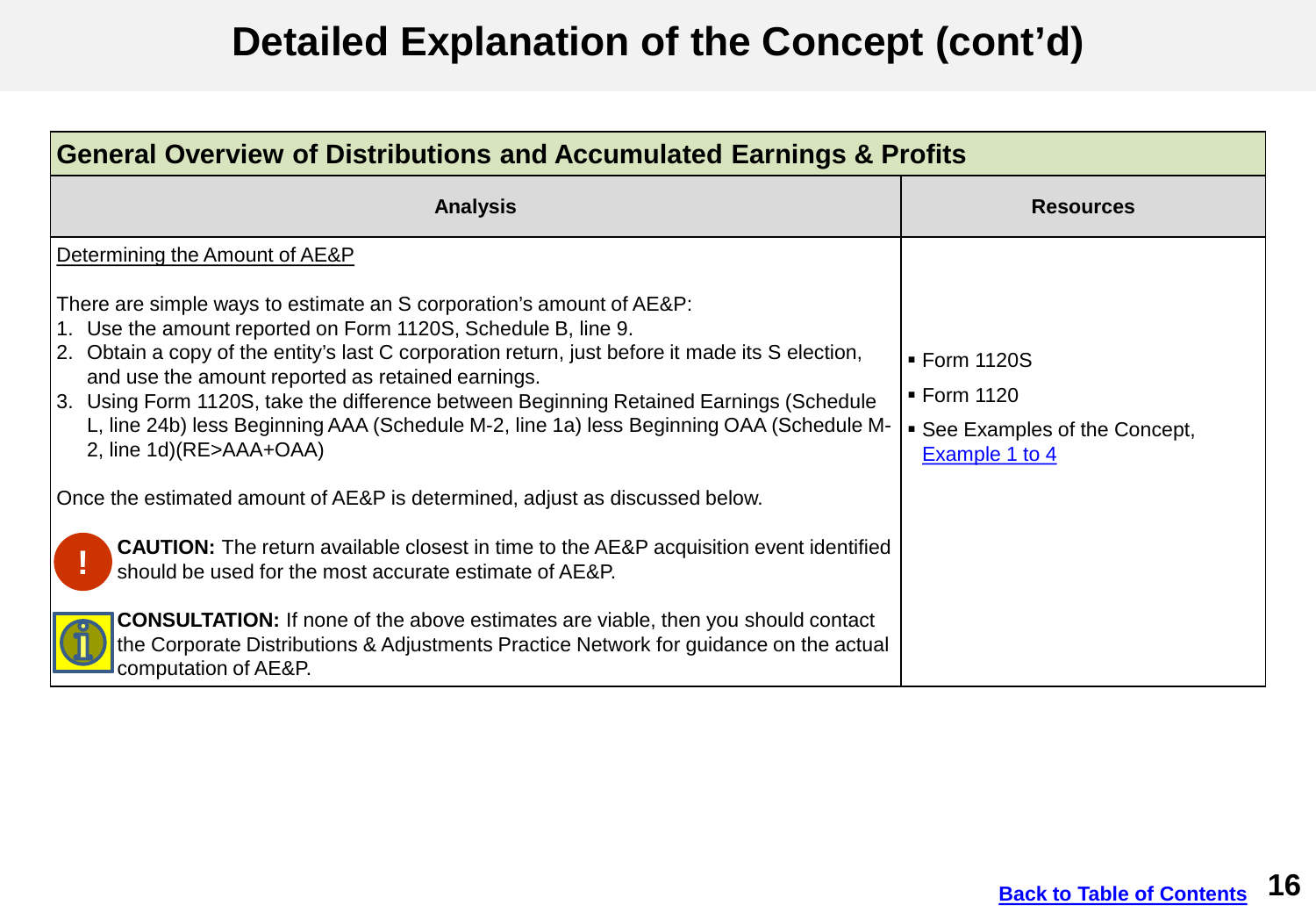| General Overview of Distributions and Accumulated Earnings & Profits                                                                                                                                                                                                                                                                                                                                       |                                                                                |
|------------------------------------------------------------------------------------------------------------------------------------------------------------------------------------------------------------------------------------------------------------------------------------------------------------------------------------------------------------------------------------------------------------|--------------------------------------------------------------------------------|
| <b>Analysis</b>                                                                                                                                                                                                                                                                                                                                                                                            | <b>Resources</b>                                                               |
| Adjustments to AE&P - General Rule                                                                                                                                                                                                                                                                                                                                                                         |                                                                                |
| When a C corporation elects S status, AE&P is frozen at the start of the first S corporation<br>year and can only be reduced by the following:<br>Distributions treated as dividends:<br>$\vert$ • Payment of tax by the S corporation for the recapture of investment tax credits claimed<br>during a C corporation year (rare); or<br>Certain redemptions, liquidations, reorganizations, and divisions. | • IRC 1371<br>$\blacksquare$ IRC 1379(c)<br>■ Form 1120S, Schedule K, line 17c |
| If a C corporation is audited after it converts to an S corporation, and additional taxable<br>income is determined, the additional taxable income will increase the corporation's AE&P<br>while the payment of the tax will decrease the AE&P. Any resulting tax paid during an<br>S corporation year will not affect AAA.                                                                                |                                                                                |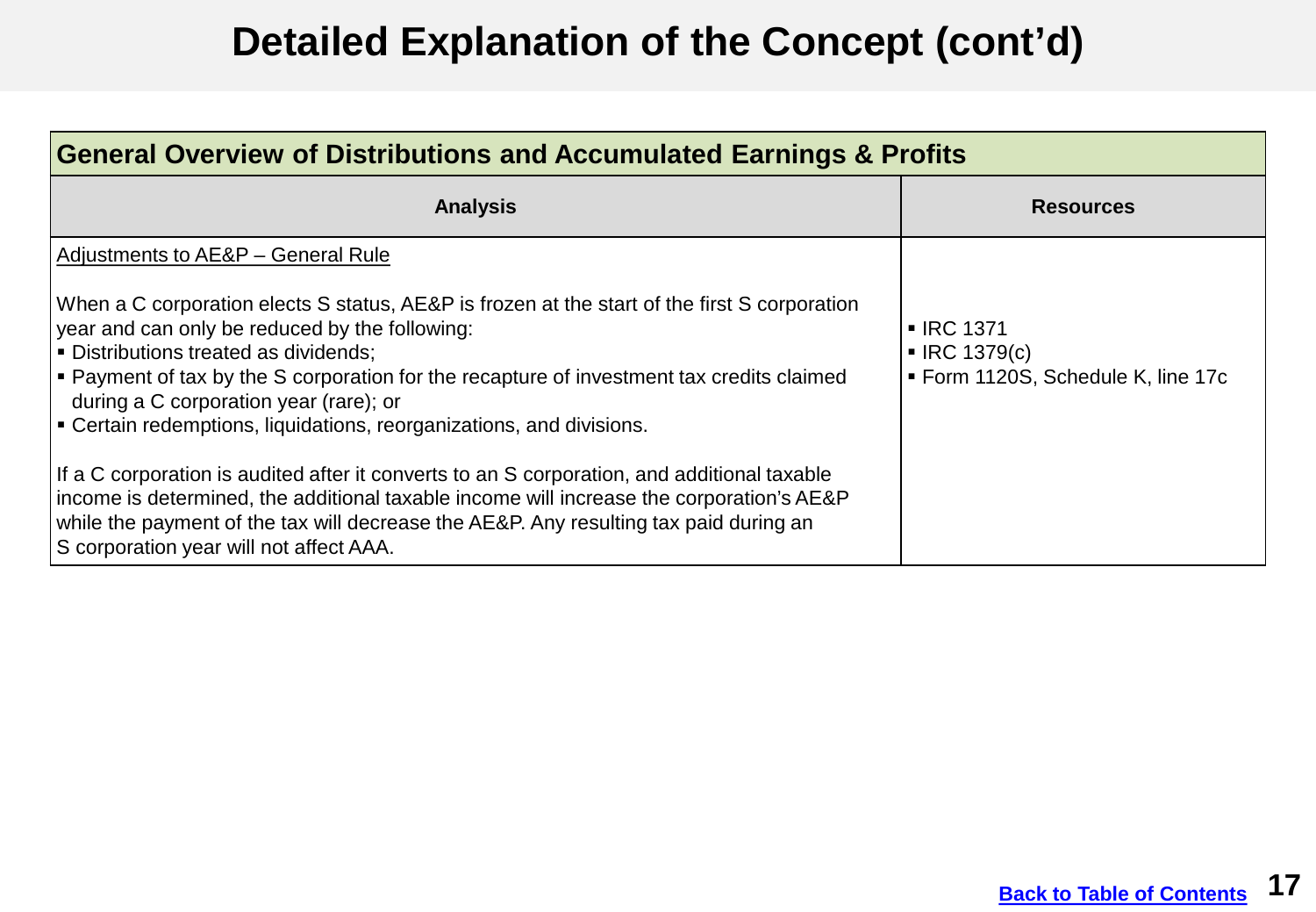| <b>General Overview of Distributions and Accumulated Earnings &amp; Profits</b>                                                                                                                                                                                                                                                                                                                                                                                                                                                      |                                                                                                                                                                    |  |
|--------------------------------------------------------------------------------------------------------------------------------------------------------------------------------------------------------------------------------------------------------------------------------------------------------------------------------------------------------------------------------------------------------------------------------------------------------------------------------------------------------------------------------------|--------------------------------------------------------------------------------------------------------------------------------------------------------------------|--|
| <b>Analysis</b>                                                                                                                                                                                                                                                                                                                                                                                                                                                                                                                      | <b>Resources</b>                                                                                                                                                   |  |
| Adjustments to AE&P - Unreported Dividends                                                                                                                                                                                                                                                                                                                                                                                                                                                                                           |                                                                                                                                                                    |  |
| AE&P is reduced by reported dividend distributions but is not reduced by unreported<br>dividend distributions. The S corporation has the burden to establish that the dividend<br>amount was reported by the shareholders before AE&P is reduced. The duty of consistency<br>precludes an S corporation from changing the character of distributions reported in closed<br>statute years from non-dividend to dividend. Such a change would improperly reduce AE&P<br>by reported non-dividend distributions.                        | IRC 1371(c)(1)<br>• Welch v. Helvering - 290 U.S. 111<br>(1933)<br>• 15 Mertens Law of Fed. Income<br>Tax'n Section 60:5. Quasi-Estoppel<br>or Duty of Consistency |  |
| Adjustments to AE&P – Percentage of Completion Method of Accounting<br>A C corporation's AE&P is frozen as of the date of the S election, even if the C corporation's<br>AE&P was estimated under the percentage of completion method. Any adjustments made to<br>this estimate after the S election is in place will apply to the AAA rather than the AE&P. The<br>courts strictly interpreted IRC 1371(c)(1); that is, no adjustment shall be made to the AE&P<br>of an S corporation, except for certain items noted in the Code. | $\blacksquare$ IRC 1371(c)(1)<br>Broadaway v. Comm'r - 111 F.3d<br>593 (8th Cir. 1997), aff'g Cameron v.<br>Comm'r - 105 T.C. 380 (1995)                           |  |
| Adjustments to AE&P - Not Affected by Reversal of Timing Differences Subsequent to S<br><b>Election</b>                                                                                                                                                                                                                                                                                                                                                                                                                              | • See Examples of the Concept,<br><b>Examples 4</b>                                                                                                                |  |
| AE&P is not adjusted for the reversal of timing differences that occur between C corporation<br>years and S corporation years.                                                                                                                                                                                                                                                                                                                                                                                                       |                                                                                                                                                                    |  |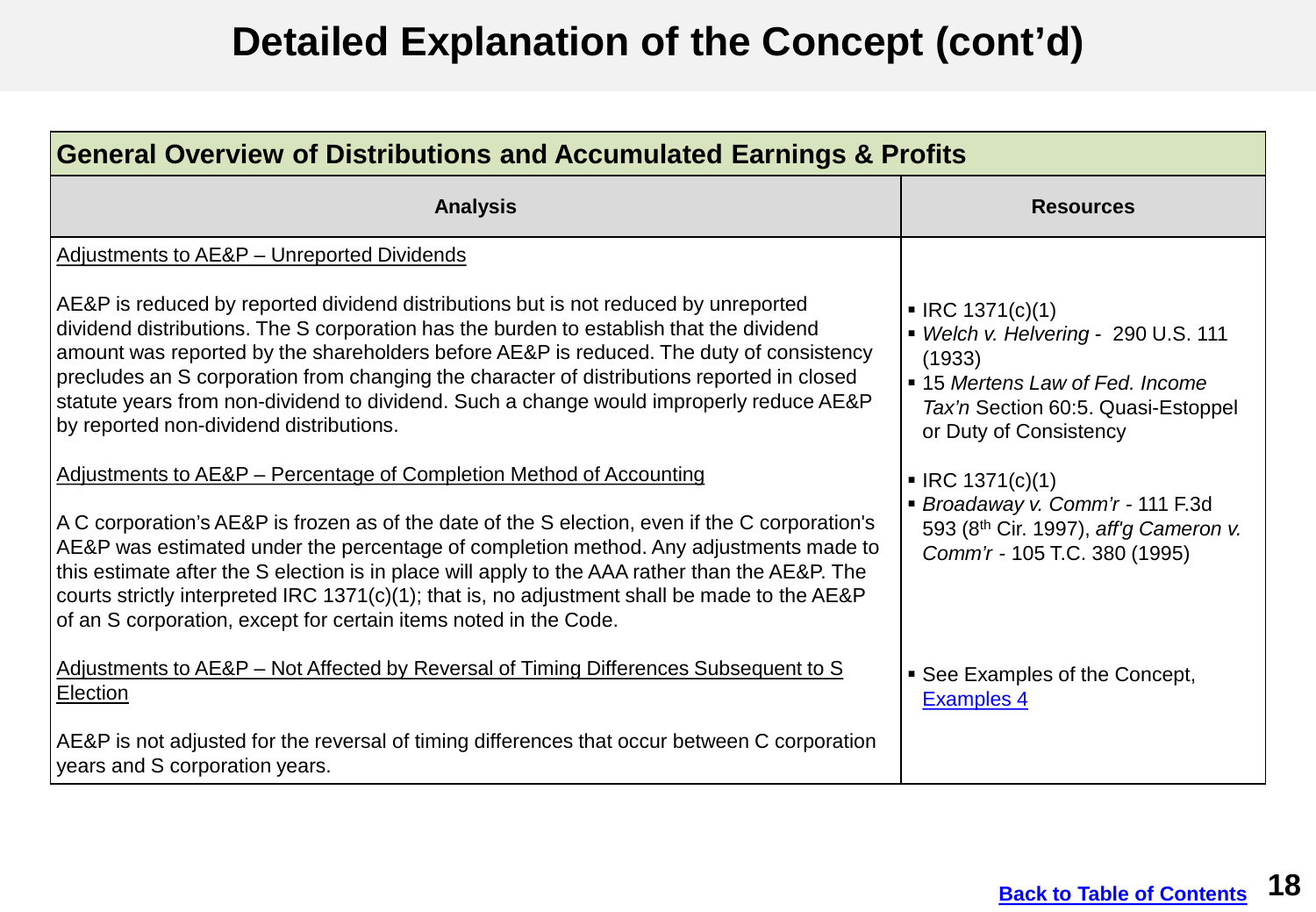| <b>General Overview of Distributions and Accumulated Earnings &amp; Profits</b>                                                                                                                                                                                                                                                                                                                                                                                                                                                                                                                                                                                                                                                                                                                                                                                                                                                      |                                                                                                                                                                                                                                                                                                                                                                              |  |
|--------------------------------------------------------------------------------------------------------------------------------------------------------------------------------------------------------------------------------------------------------------------------------------------------------------------------------------------------------------------------------------------------------------------------------------------------------------------------------------------------------------------------------------------------------------------------------------------------------------------------------------------------------------------------------------------------------------------------------------------------------------------------------------------------------------------------------------------------------------------------------------------------------------------------------------|------------------------------------------------------------------------------------------------------------------------------------------------------------------------------------------------------------------------------------------------------------------------------------------------------------------------------------------------------------------------------|--|
| <b>Analysis</b>                                                                                                                                                                                                                                                                                                                                                                                                                                                                                                                                                                                                                                                                                                                                                                                                                                                                                                                      | <b>Resources</b>                                                                                                                                                                                                                                                                                                                                                             |  |
| Adjustments to AE&P - Corporate Transactions<br>AE&P is adjusted up or down based upon various corporate transactions such as certain<br>redemptions, liquidations, reorganizations, divisions, etc. The rules of subchapter C are<br>applied.<br>When a redemption is treated as a sale or exchange, the corporation's AAA and AE&P are<br>reduced in proportion to the stock redeemed. However, when the redemption is treated as a<br>distribution, the AAA and AE&P are computed in the same way as any other distribution from<br>an S corporation and it does not reduce AE&P unless it is reported as a dividend distribution.<br>In a complete liquidation of the S corporation, the distribution of the property is not subject to<br>dividend treatment. In addition, all of the AE&P is reduced to zero as a result of the<br>liquidation. Note that a partial liquidation is treated in the same manner as a redemption. | IRC 1371(c)<br>Audit Tool - S Corporation<br>Corporate Issues & Advanced<br><b>Topics Issue Guide</b><br>Practice Unit - Distributions with No<br><b>Accumulated Earnings &amp; Profits</b><br>Practice Unit - Distributions With<br><b>Accumulated Earnings &amp; Profits</b><br>$\blacksquare$ IRC 312(n)(7)<br><b>IRC 301</b><br>$\blacksquare$ IRC 302<br><b>IRC 331</b> |  |
| A spin-off, split-off, or split-up transaction requires the allocation of the AE&P between the<br>entities. See Treas. Reg. 1.312-10, Treas. Reg. 1.312-11, and the Corporate Distributions &<br>Adjustments Practice Network resources in the Corporate/Business Issues & Credits<br>Knowledge Base for additional information.                                                                                                                                                                                                                                                                                                                                                                                                                                                                                                                                                                                                     | $\blacksquare$ IRC 312(h)<br>Treas. Reg. 1.312-10<br>Treas. Reg. 1.312-11<br>• Corporate/Business Issues &<br><b>Credits Knowledge Base</b>                                                                                                                                                                                                                                  |  |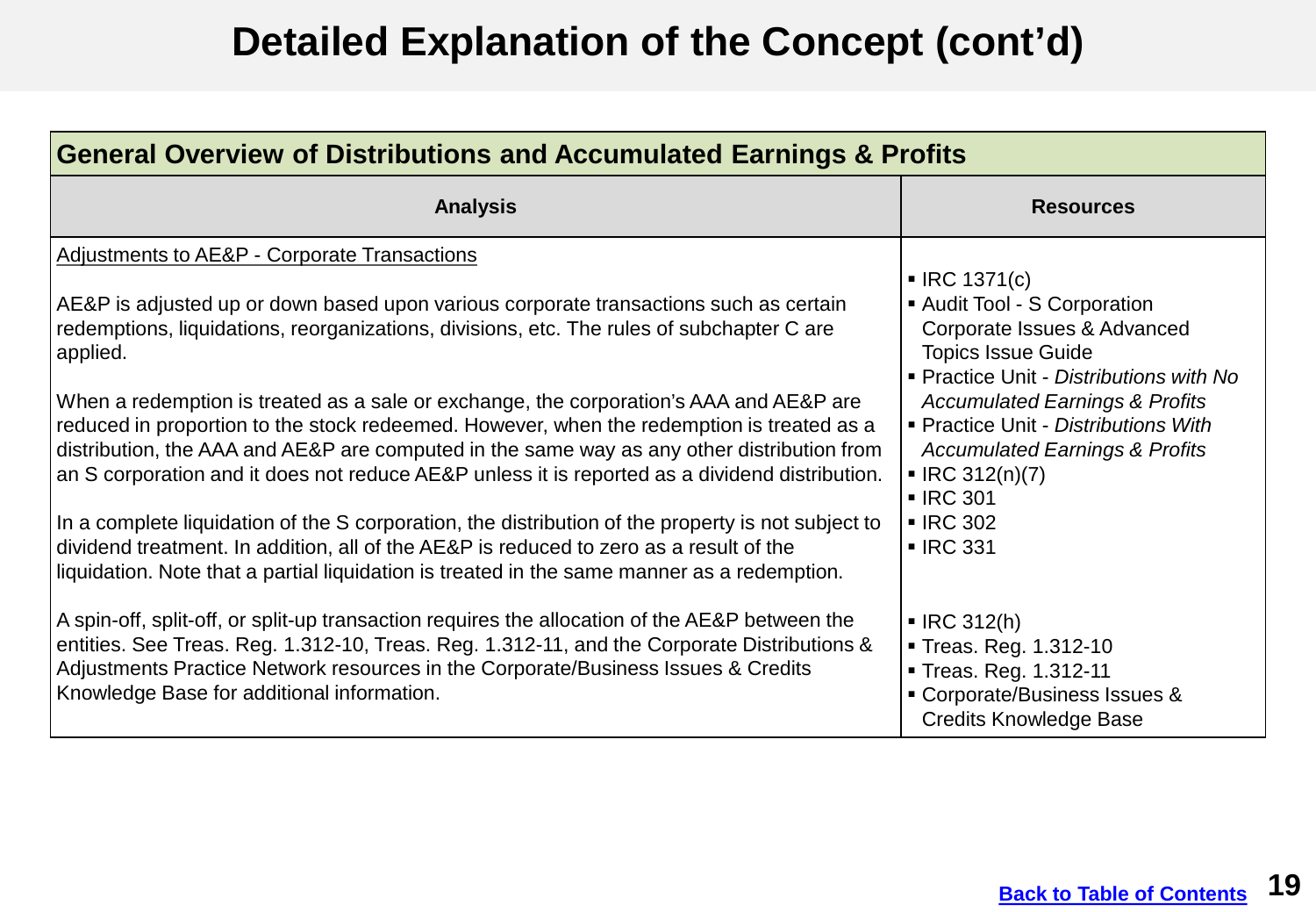| <b>General Overview of Distributions and Accumulated Earnings &amp; Profits</b>                                                                                                                                                                                                                                                                                                                                                                                                                                                                                                                                                                                                                                                                                                           |                                                                                                                                                                                                                                                                                                                                                                                                                                                                                                                                                                                                                                                                                   |  |
|-------------------------------------------------------------------------------------------------------------------------------------------------------------------------------------------------------------------------------------------------------------------------------------------------------------------------------------------------------------------------------------------------------------------------------------------------------------------------------------------------------------------------------------------------------------------------------------------------------------------------------------------------------------------------------------------------------------------------------------------------------------------------------------------|-----------------------------------------------------------------------------------------------------------------------------------------------------------------------------------------------------------------------------------------------------------------------------------------------------------------------------------------------------------------------------------------------------------------------------------------------------------------------------------------------------------------------------------------------------------------------------------------------------------------------------------------------------------------------------------|--|
| <b>Analysis</b>                                                                                                                                                                                                                                                                                                                                                                                                                                                                                                                                                                                                                                                                                                                                                                           | <b>Resources</b>                                                                                                                                                                                                                                                                                                                                                                                                                                                                                                                                                                                                                                                                  |  |
| Determining the Amount of the Shareholder's Stock Basis<br>The fifth of the five items in determining the taxability of distributions is to understand<br>shareholder stock basis. To the extent a distribution is not reported as a dividend, any<br>distributions in excess of the shareholder's stock basis are taxed as capital gain.<br>Treas. Reg. 1.6001-1(a) requires S corporation shareholders to maintain adequate books and<br>records to substantiate their stock basis. Shareholders are also required to adjust their basis<br>in accordance with IRC 1367. IRC 1368(b)(2) treats any distribution in excess of stock basis<br>as a capital gain. Stock basis is used to determine the amount of tax-free distributions and to<br>limit a shareholder's deductible losses. | • Practice Unit - Taxability of<br><b>Distributions Not From Accumulated</b><br>Earnings & Profits<br>Practice Unit - Initial Stock Basis<br>• Practice Unit - Adjustments to Stock<br><b>Basis</b><br>Practice Unit - Stock Basis Ordering<br><b>Rules</b><br>- Practice Unit - Valid Shareholder<br>Debt Owed by S Corporation<br>■ Practice Unit - Adjustments to Debt<br><b>Basis</b><br>• Practice Unit - Losses Claimed in<br><b>Excess of Basis</b><br>Audit Tool - S Corporation Stock &<br>Debt Basis Issue Guide<br>Audit Tool - S Corporation<br><b>Shareholder Loss Limitations Issue</b><br>Guide<br><b>Treas. Reg. 1.6001-1(a)</b><br><b>IRC 1367</b><br>■ IRC 1368 |  |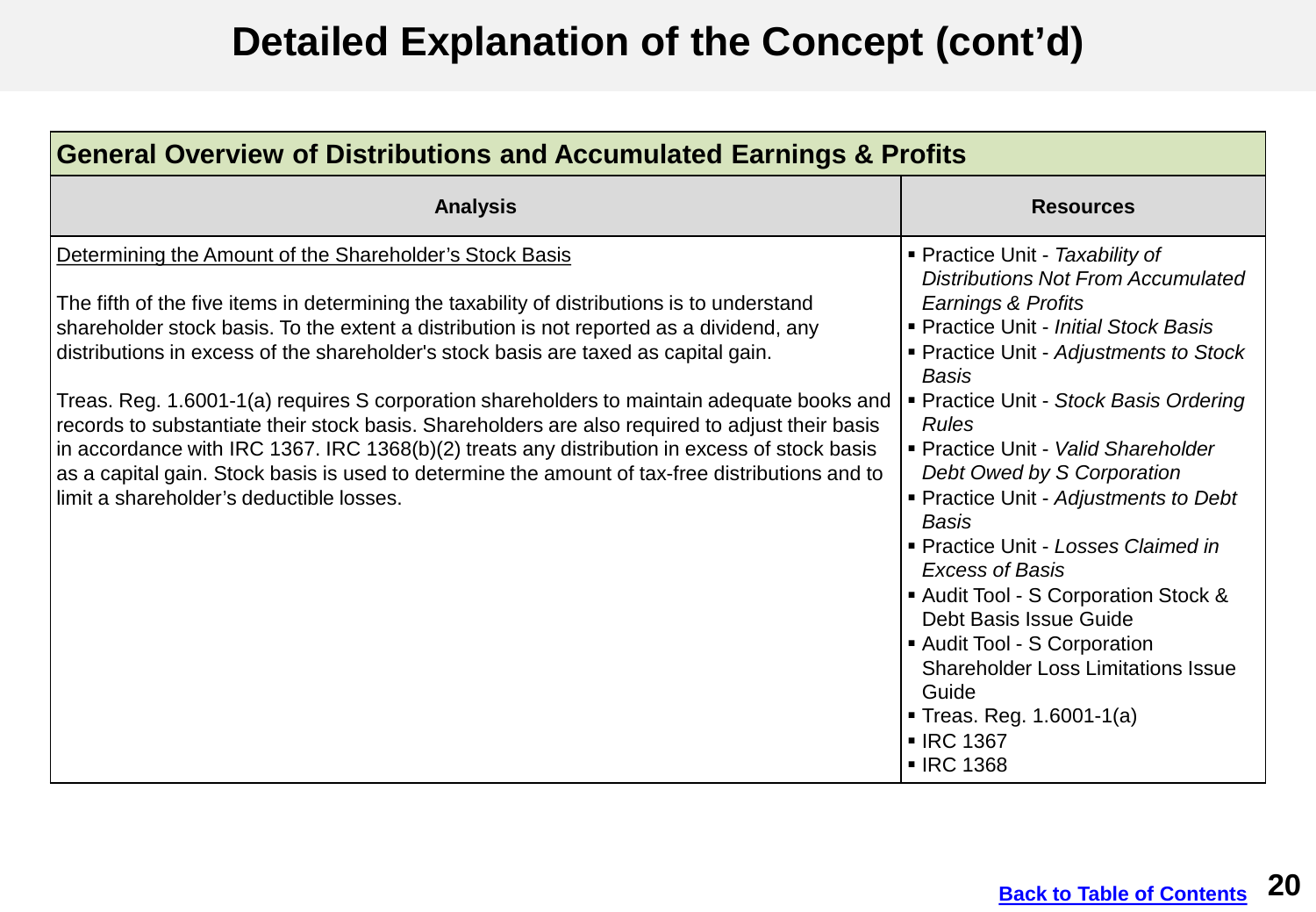# **Examples of the Concept**

<span id="page-20-0"></span>

| <b>General Overview of Distributions and Accumulated Earnings &amp; Profits</b>                                                                                                                                                                                                                                                                                                                                                                                                                                                                                                                                                                                                                                                                                      |
|----------------------------------------------------------------------------------------------------------------------------------------------------------------------------------------------------------------------------------------------------------------------------------------------------------------------------------------------------------------------------------------------------------------------------------------------------------------------------------------------------------------------------------------------------------------------------------------------------------------------------------------------------------------------------------------------------------------------------------------------------------------------|
| <b>Examples</b>                                                                                                                                                                                                                                                                                                                                                                                                                                                                                                                                                                                                                                                                                                                                                      |
| Determine AE&P Using the Final C Corporation Return                                                                                                                                                                                                                                                                                                                                                                                                                                                                                                                                                                                                                                                                                                                  |
| Example 1: The retained earnings on the final C corporation return, just before making the S election, is \$400,000. Thus, the estimated<br>AE&P for the corporation is \$400,000. Back to Slide                                                                                                                                                                                                                                                                                                                                                                                                                                                                                                                                                                     |
| Example 2: The tax return for the final year of the C corporation is not available, but the tax return for the initial year S corporation is<br>available and it reported beginning retained earnings of \$400,000. This is the estimated AE&P for the corporation. Back to Slide                                                                                                                                                                                                                                                                                                                                                                                                                                                                                    |
| How to Determine AE&P Using the Current S Corporation Return                                                                                                                                                                                                                                                                                                                                                                                                                                                                                                                                                                                                                                                                                                         |
| Example 3: An S corporation that previously reported as a C corporation is under examination. The balance sheet reflects beginning<br>retained earnings of \$450,000, beginning AAA of \$35,000, and beginning OAA of \$0. Estimated C corporation AE&P is \$415,000.<br><b>Back to Slide</b>                                                                                                                                                                                                                                                                                                                                                                                                                                                                        |
| <b>Less</b><br><b>Start</b><br>Equals<br>.Beginning RE \$450,000<br>.Beginning AAA \$35,000 & OAA \$0<br>·Est. C corp. AE&P \$415,000                                                                                                                                                                                                                                                                                                                                                                                                                                                                                                                                                                                                                                |
| Example 4: Same facts as Example 3, except there are accumulated net timing differences of tax in excess of book deductions of<br>\$5,000 in depreciation and \$7,000 in nondeductible travel and entertainment expenses. The estimated AE&P is reduced by the<br>\$5,000 of depreciation timing differences but the permanent difference in nondeductible travel and entertainment expenses does not<br>reduce the estimated amount of AE&P. Therefore, there is \$410,000 of estimated AE&P. The nondeductible travel and entertainment<br>expenses already reduced retained earnings (as a deductible expense for book purposes) and AAA (as a nondeductible expense for<br>tax purposes). Consequently, it is not an adjustment to arrive at AE&P. Back to Slide |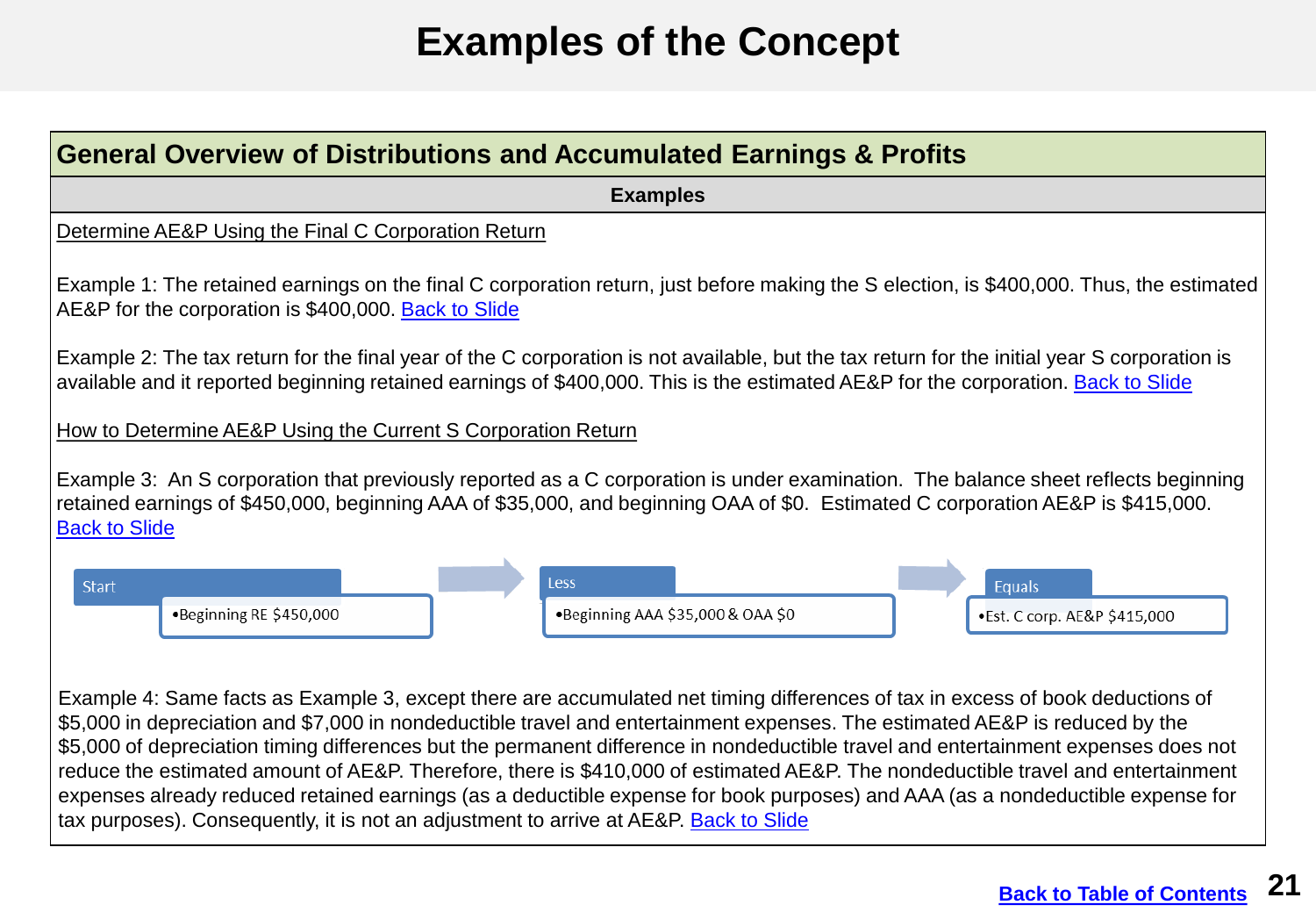# **Examples of the Concept (cont'd)**

<span id="page-21-0"></span>

|                                                              |                                                  |        |        | <b>General Overview of Distributions and Accumulated Earnings &amp; Profits</b>                                                |
|--------------------------------------------------------------|--------------------------------------------------|--------|--------|--------------------------------------------------------------------------------------------------------------------------------|
|                                                              |                                                  |        |        | <b>Examples</b>                                                                                                                |
|                                                              |                                                  |        |        | Common Transactions Resulting in an S Corporation Acquiring AE&P Through a Merger or Liquidation                               |
| banks nor insolvent. There are no intercompany transactions. |                                                  |        |        | Example 5: Shareholder A wholly owns an S corporation and a C corporation. The S corporation and the C corporation are neither |
| The balance sheet of each entity reflects the following:     |                                                  |        |        |                                                                                                                                |
| Cash                                                         | <b>SCorporation CCorporation Combined</b><br>500 | 14,500 | 15,000 |                                                                                                                                |
| Inventory                                                    | 9,500                                            | 10,500 | 20,000 |                                                                                                                                |
| <b>Total Assets</b>                                          | 10,000                                           | 25,000 | 35,000 |                                                                                                                                |
| Accounts Payable                                             | 6,000                                            | 8,000  | 14,000 |                                                                                                                                |
| Capital Stock                                                | 100                                              | 200    | 300    |                                                                                                                                |
| Additional paid In Capital                                   | 900                                              | 1,800  | 2,700  |                                                                                                                                |
| Retained Earnings                                            | 3,000                                            | 15,000 | 18,000 |                                                                                                                                |
| <b>Total Liabilities and</b>                                 |                                                  |        |        |                                                                                                                                |
| <b>Shareholders' Equity</b>                                  | 10,000                                           | 25,000 | 35,000 |                                                                                                                                |
| <b>AAA Balance</b>                                           | 3,000                                            | N/A    | 3,000  |                                                                                                                                |
| Estimated AE&P                                               | 0                                                | 15,000 | 15,000 |                                                                                                                                |

 Shareholder A contributes the C corporation's stock into the S corporation in an IRC 368(a)(1)(A) tax-free merger transaction. The S corporation is the surviving entity. The tax attributes of the C corporation, including any AE&P, carry over into the S corporation. Therefore, the estimated AE&P of the C corporation is \$15,000 based upon the ending retained earnings immediately before the merger transaction. The balance sheet of the S corporation immediately after the merger transaction is reflected in the combined column. Using the combined balance sheet immediately after the merger transaction, AE&P is estimated as retained earnings less the AAA balance. [Back to Slide](#page-12-0)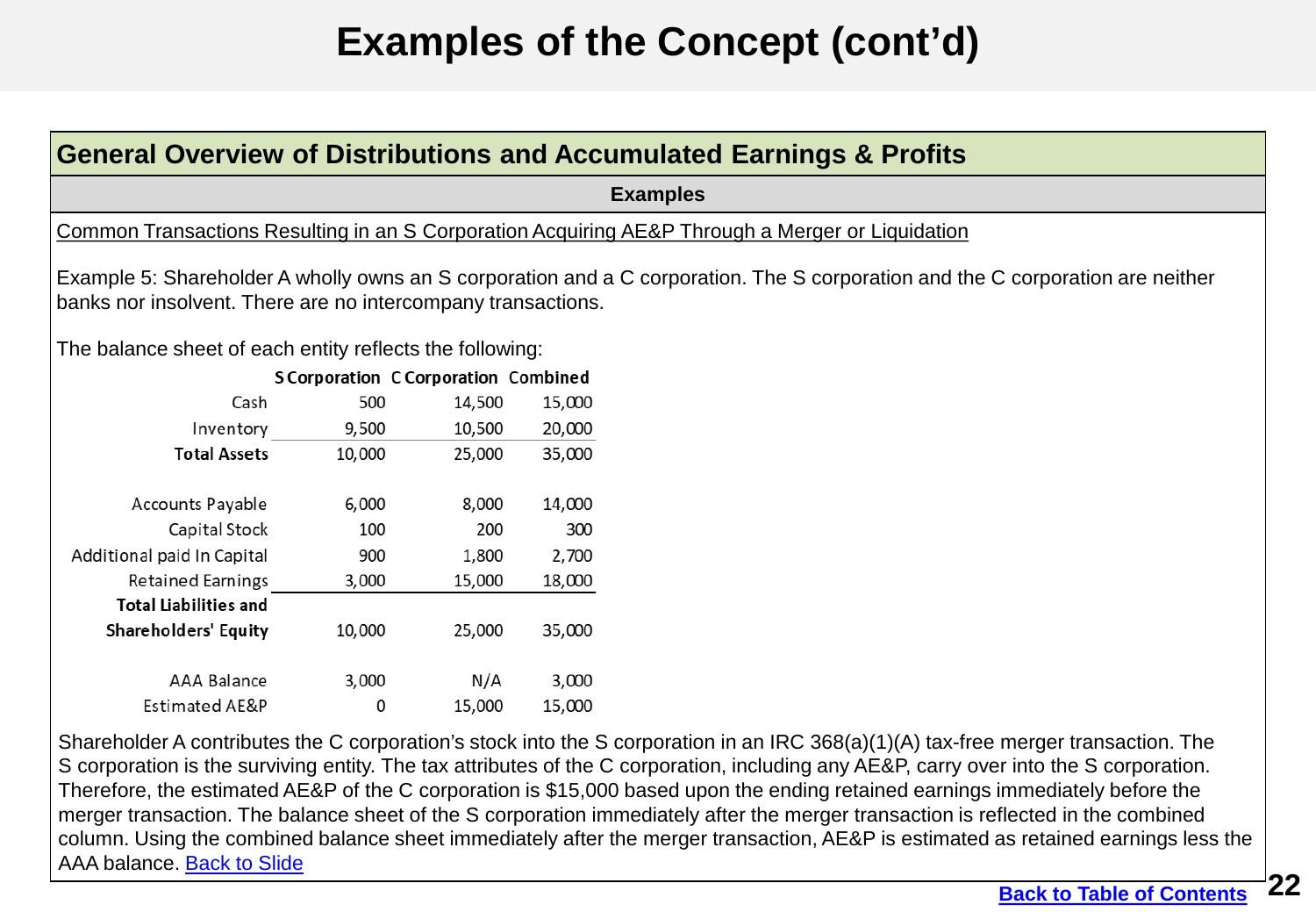# **Examples of the Concept (cont'd)**

#### <span id="page-22-0"></span>**General Overview of Distributions and Accumulated Earnings & Profits**

**Examples** 

Common Transactions Resulting in an S Corporation Acquiring AE&P Through a Merger or Liquidation (cont'd)

Example 6: Shareholder A wholly owns an S corporation and a C corporation. The S corporation and the C corporation are neither banks nor insolvent. There are no intercompany transactions.

The shareholder contributes the C corporation stock into the S corporation in a tax-free reorganization under IRC 368(a). The S corporation then makes a QSub election under IRC 1361(b)(3)(B) for the C corporation, resulting in a deemed liquidation of the C corporation into the S corporation (Treas. Reg. 1.1361-4(a)(2)). Using the same balance sheet as Example 5, the same results occur as the AE&P of the C corporation is carried over to the S corporation upon the deemed liquidation of the C corporation when the QSub election is effective. The AE&P is still estimated as \$15,000 and AAA is still \$3,000.

 The main difference between Example 5 and Example 6 is the C corporation no longer exists in Example 5 while the C corporation still exists in Example 6 but as a QSub of the S corporation. A QSub is disregarded for Federal income tax purposes but is not disregarded for other taxes like payroll and certain excise taxes, or for assessment of tax incurred in taxable years when it was a separate entity. [Back to Slide](#page-13-0)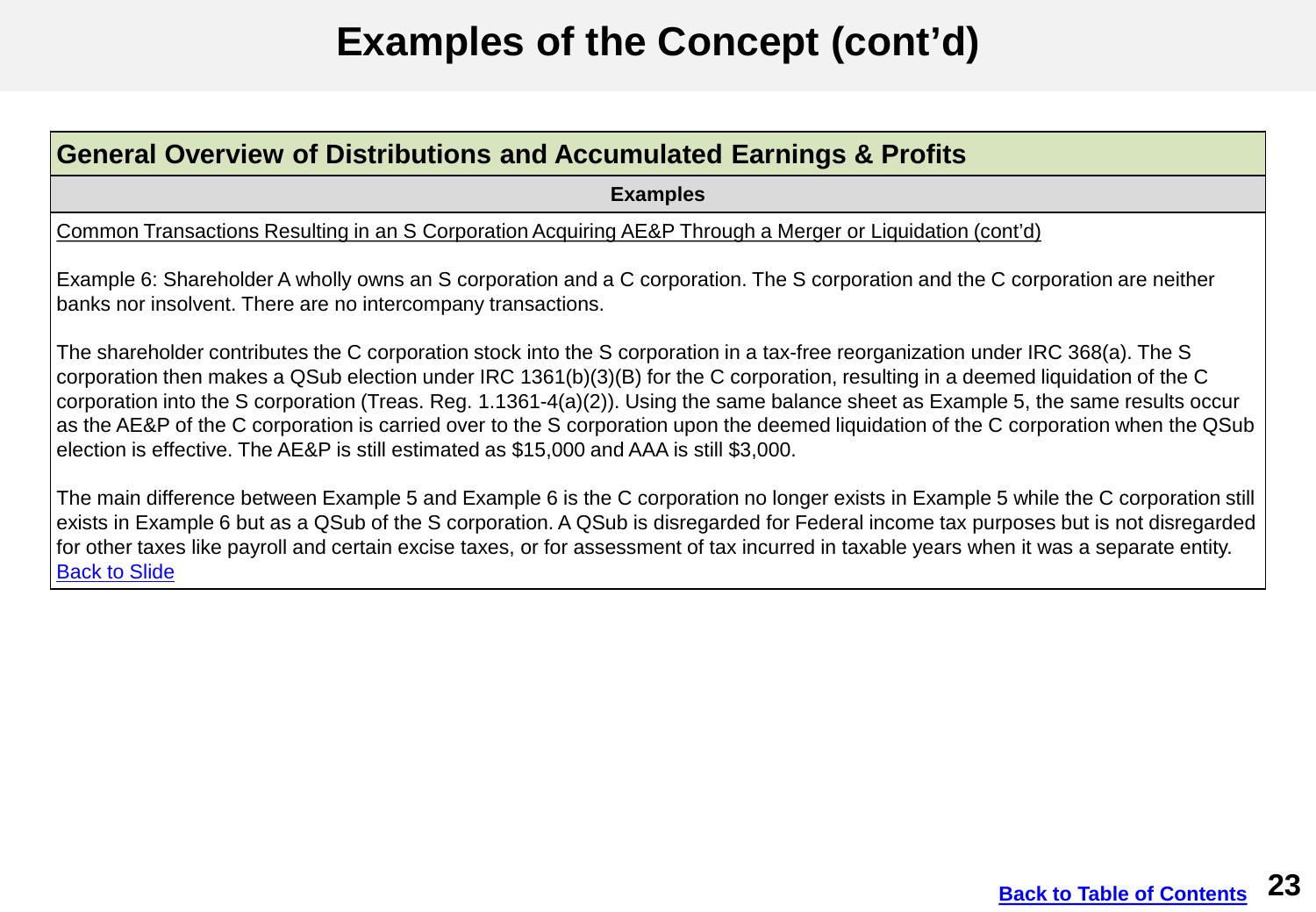#### **Index of Referenced Resources**

<span id="page-23-0"></span>

| <b>General Overview of Distributions and Accumulated Earnings &amp; Profits</b> |
|---------------------------------------------------------------------------------|
| Subchapter S Revision Act of 1982                                               |
| <b>IRC 301</b>                                                                  |
| <b>IRC 302</b>                                                                  |
| <b>IRC 312</b>                                                                  |
| <b>IRC 331</b>                                                                  |
| <b>IRC 332</b>                                                                  |
| <b>IRC 334</b>                                                                  |
| <b>IRC 368</b>                                                                  |
| <b>IRC 381</b>                                                                  |
| <b>IRC 1361</b>                                                                 |
| <b>IRC 1362</b>                                                                 |
| <b>IRC 1367</b>                                                                 |
| <b>IRC 1368</b>                                                                 |
| <b>IRC 1371</b>                                                                 |
| <b>IRC 1379</b>                                                                 |
| Treas. Reg. 1.312-10                                                            |
| Treas. Reg. 1.312-11                                                            |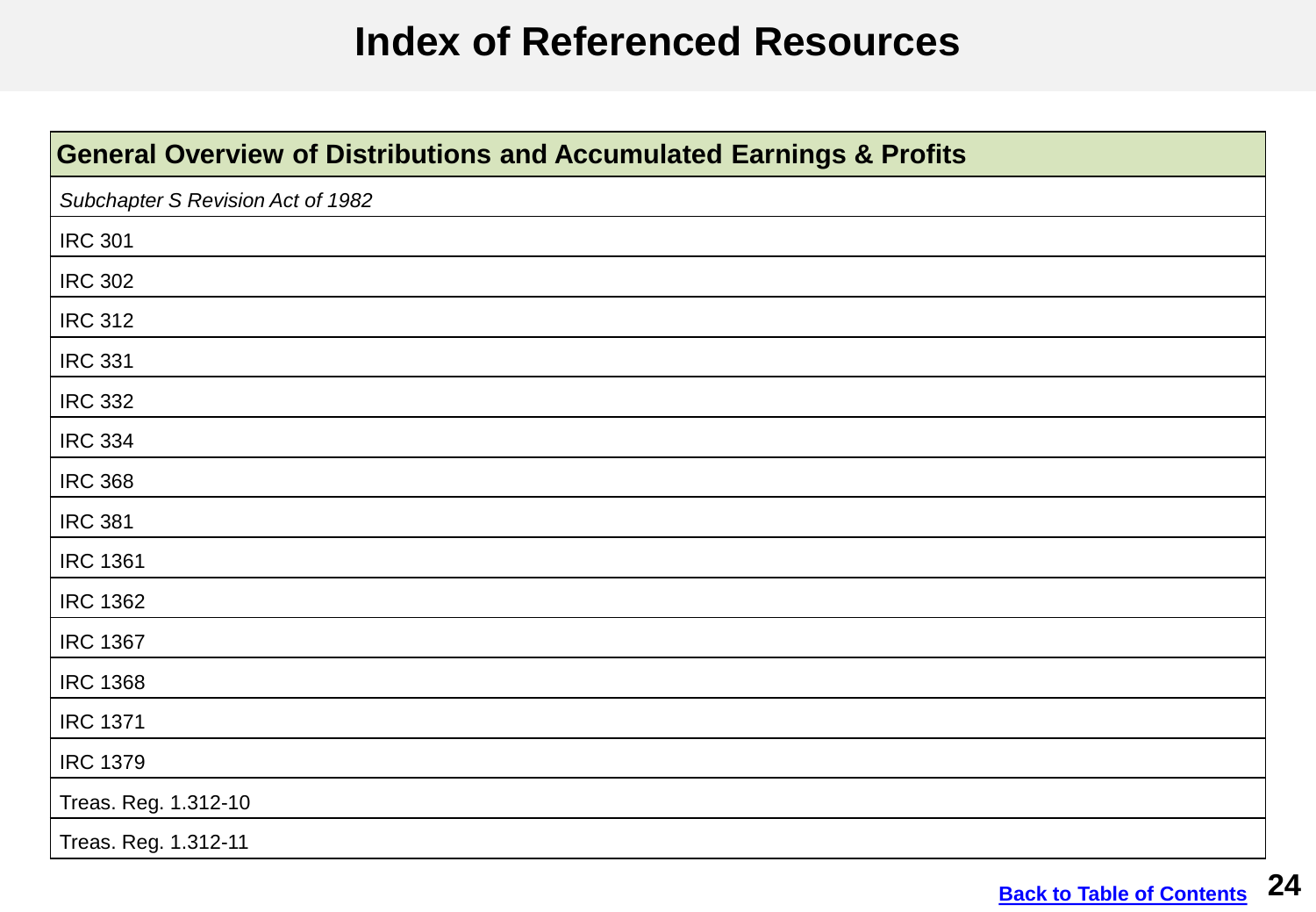#### **Index of Referenced Resources (cont'd)**

#### **General Overview of Distributions and Accumulated Earnings & Profits**

Treas. Reg. 1.6001-1(a)

 *Broadaway v. Comm'r* - 111 F.3d 593 (8th Cir.1997), *aff'g, Cameron v. Comm'r* - 105 T.C. 380 (1995)

*Welch v. Helvering* - 290 U.S. 111 (1933)

Form 1120 - *U.S. Corporation Income Tax Return* 

Form 1120S - *U.S. Income Tax Return for an S Corporation* 

Form 1120S Instructions

Form 1125 - *Compensation of Officers* 

 Form 5452 - *Corporate Report of Nondividend Distributions* 

IRM 4.10.3

 15 *Mertens Law of Federal Income Taxation* Sec 60:5. Quasi-Estoppel or Duty of Consistency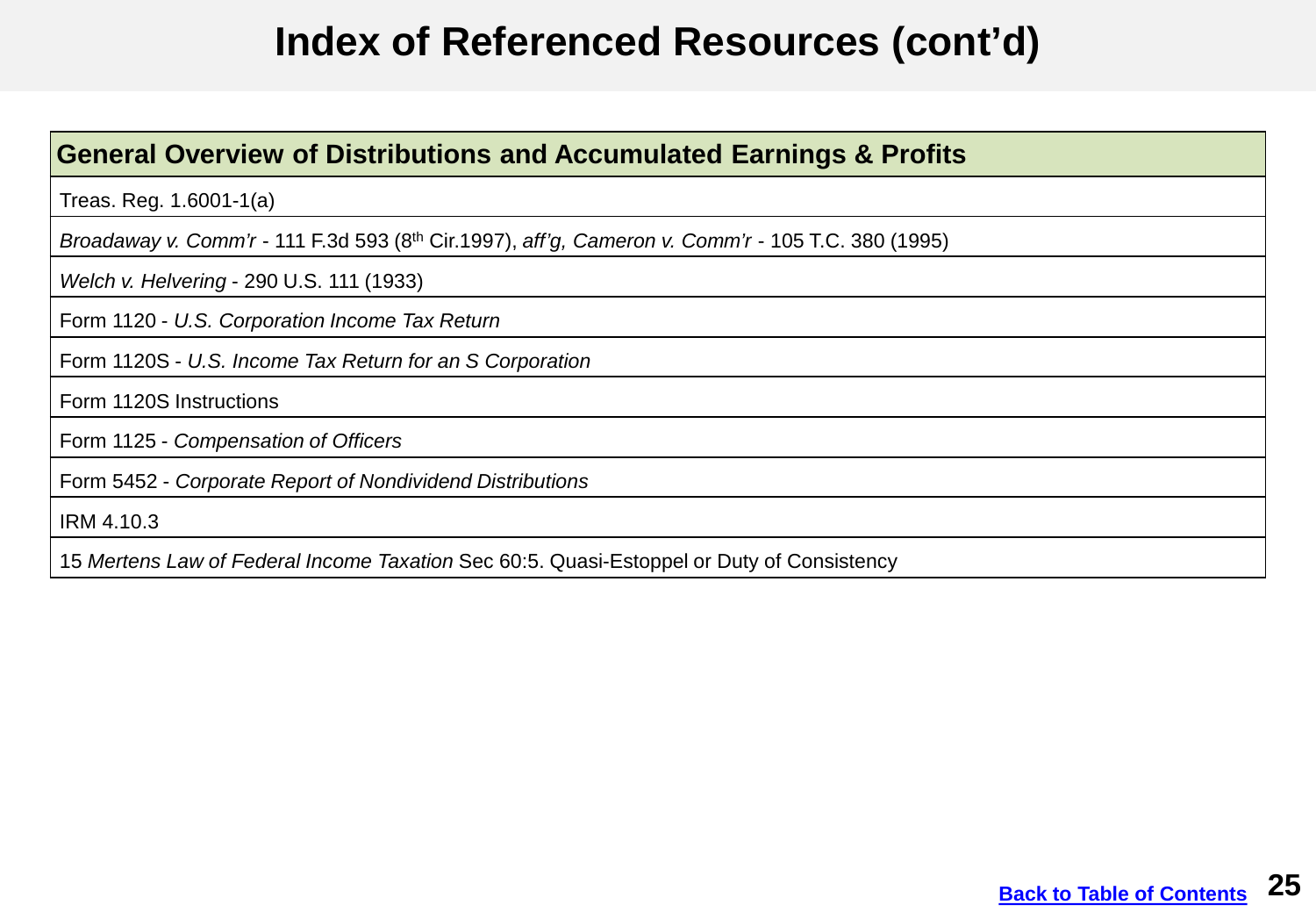## **Training and Additional Resources**

<span id="page-25-0"></span>

| <b>General Overview of Distributions and Accumulated Earnings &amp; Profits</b> |                                                                                                                                                                                                                                                                                                                                                                                                                                                                                                                                                                                                                                                                                                                               |  |
|---------------------------------------------------------------------------------|-------------------------------------------------------------------------------------------------------------------------------------------------------------------------------------------------------------------------------------------------------------------------------------------------------------------------------------------------------------------------------------------------------------------------------------------------------------------------------------------------------------------------------------------------------------------------------------------------------------------------------------------------------------------------------------------------------------------------------|--|
| <b>Type of Resource</b>                                                         | Description(s)                                                                                                                                                                                                                                                                                                                                                                                                                                                                                                                                                                                                                                                                                                                |  |
| White Papers / Guidance                                                         | Audit Tool - S Corporation Operations Issue Guide<br>Audit Tool - S Corporation Transactions With Shareholders Issue Guide<br>Audit Tool - S Corporation Employment Tax & Compensation Issues Guide<br>Audit Tool - S Corporation Built-In Gains & Other Taxes Issue Guide<br>Audit Tool - S Corporation Corporate Issues & Advanced Topics Issue Guide<br>Audit Tool - S Corporation Audit Issue Guide<br>Audit Tool - S Corporation Non-TEFRA Procedures, Statutes & Penalties Issue Guide<br>Audit Tool - S Corporation Distributions Issue Guide<br>Audit Tool - S Corporation Stock & Debt Basis Issue Guide<br>Audit Tool - S Corporation Shareholder Loss Limitations Issue Guide<br>Audit Tool - FAQs - Distributions |  |
| <b>Articles</b>                                                                 | S Corp News IPG Issue #4 - January 2014, Loans to Shareholder or Disguised Distribution<br>- Intercompany Account                                                                                                                                                                                                                                                                                                                                                                                                                                                                                                                                                                                                             |  |
| Databases / Research Tools                                                      | yK1<br>• IDRS<br>■ Employee User Portal (EUP)<br>• Corporate/Business Issues & Credits Knowledge Base                                                                                                                                                                                                                                                                                                                                                                                                                                                                                                                                                                                                                         |  |
| <b>Other Training Materials</b>                                                 | Audit Tool - Reconciliation Workbook                                                                                                                                                                                                                                                                                                                                                                                                                                                                                                                                                                                                                                                                                          |  |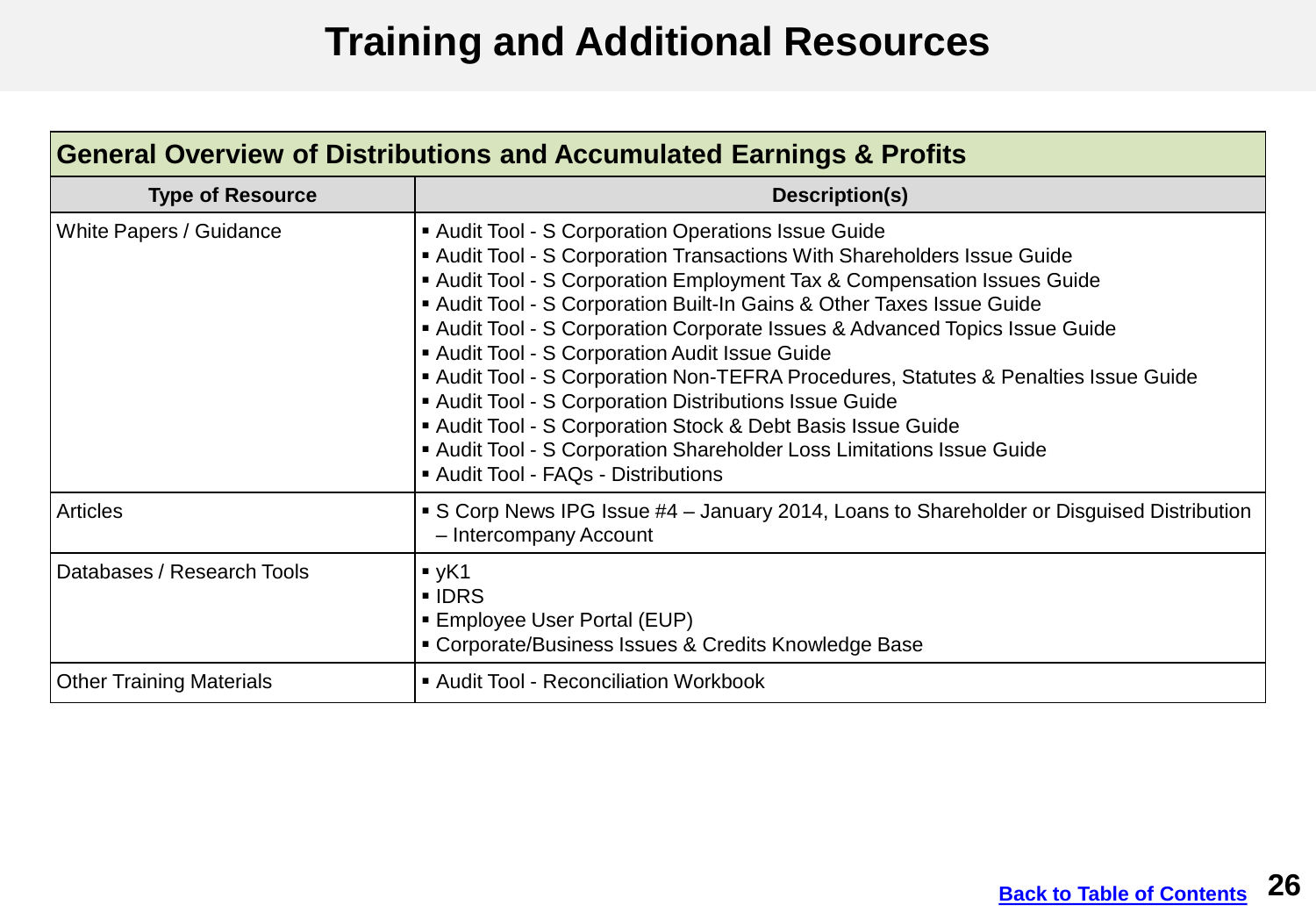#### **Glossary of Terms and Acronyms**

<span id="page-26-0"></span>

| Term/Acronym | <b>Definition</b>                        |
|--------------|------------------------------------------|
| AAA          | <b>Accumulated Adjustment Account</b>    |
| AE&P         | <b>Accumulated Earnings and Profits</b>  |
| E&P          | <b>Earnings and Profits</b>              |
| <b>EUP</b>   | <b>Employee User Portal</b>              |
| <b>IRM</b>   | <b>Internal Revenue Manual</b>           |
| <b>OAA</b>   | <b>Other Adjustment Account</b>          |
| QSub         | <b>Qualified Subchapter S Subsidiary</b> |
| yK1          | yK1 Link Analysis Tool                   |